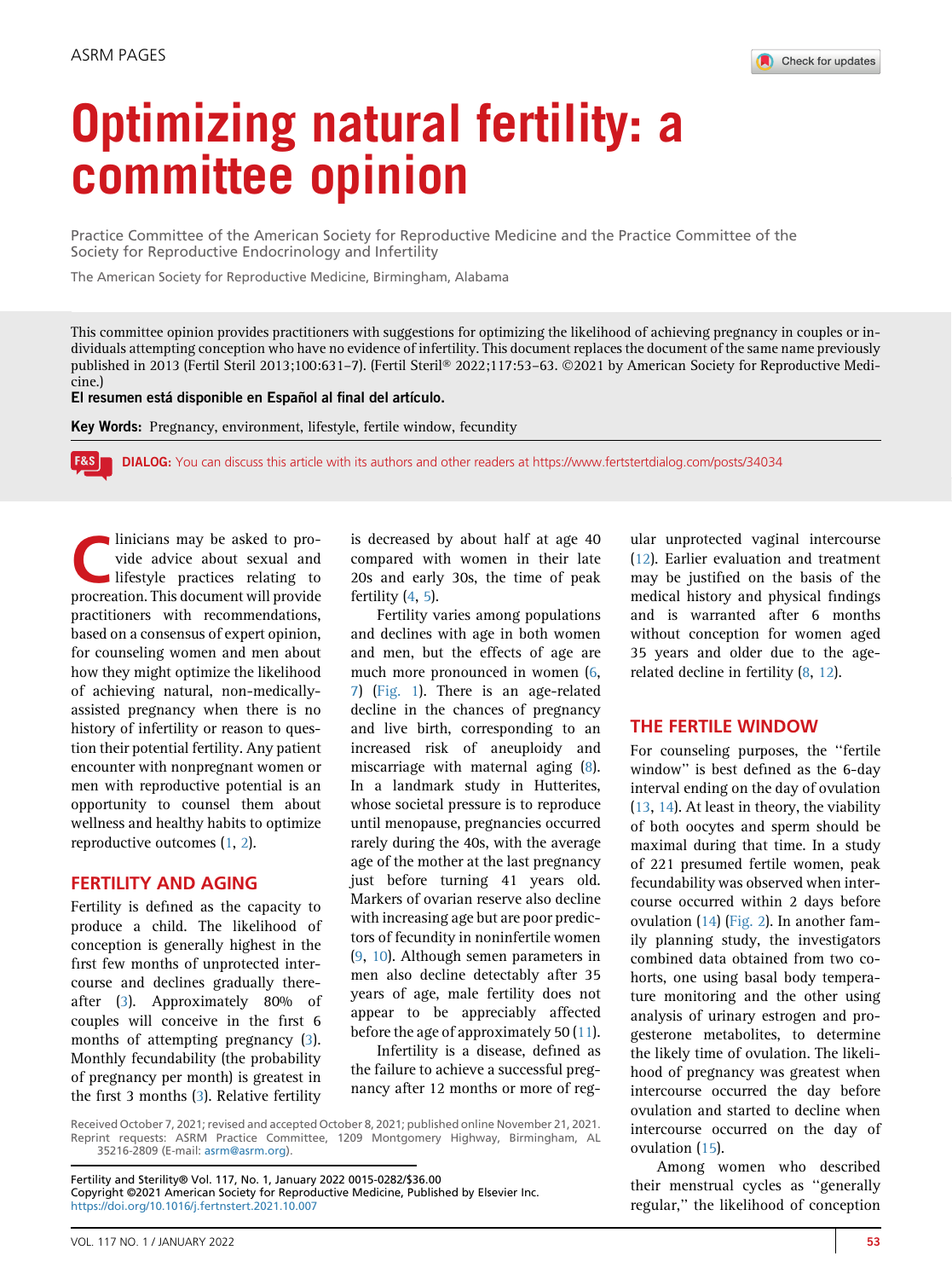## ASRM PAGES

<span id="page-1-0"></span>



resulting from a single act of intercourse increases during the putative fertile window ([16](#page-6-15)). The probability of clinical pregnancy increases from 3.2% on cycle day 8 to 9.4% on cycle day 12 and decreases to less than 2% on cycle day 21. Although it is thought that age does not affect the length or timing of the fertile window in relationship to ovulation, the likelihood of success decreases with increasing age ([Fig. 3\)](#page-1-2) ([17](#page-6-16)).

## FREQUENCY OF INTERCOURSE

Information has emerged over the past decade that may help to define an optimal frequency of intercourse. Whereas abstinence intervals greater than 5 days may adversely

# <span id="page-1-1"></span>FIGURE 2



Probability of pregnancy resulting from a single act of intercourse. Modified from Dunson et al. ([15\)](#page-6-14).

Practice Committee of the American Society for Reproductive Medicine and the Society for Reproductive Endocrinology and Infertility. Fertil Steril 2021.

affect sperm counts, abstinence intervals as short as 2 days are associated with normal sperm densities [\(18](#page-6-17)). A widely held misconception is that frequent ejaculations decrease male fertility. A retrospective study that analyzed almost 10,000 semen specimens observed that in men with normal semen quality, sperm concentrations and motility remained normal, even with daily ejaculation [\(19\)](#page-6-18). Surprisingly, in men with oligozoospermia, sperm concentration and motility may be highest with daily ejaculation [\(19](#page-6-18)). Abstinence intervals generally also do not appear to affect sperm morphology, as judged by ''strict'' criteria ([20\)](#page-6-19). However, after longer abstinence intervals of 10 days or more, semen parameters begin to deteriorate. Although studies of semen parameters provide useful quantitative data, these data may not accurately predict the functional integrity or capacity of sperm.

<span id="page-1-2"></span>

woman's age and cycle day. Data from Stanford and Dunson ([17](#page-6-16)). Practice Committee of the American Society for Reproductive Medicine and the Society for Reproductive Endocrinology and Infertility. Fertil Steril 2021.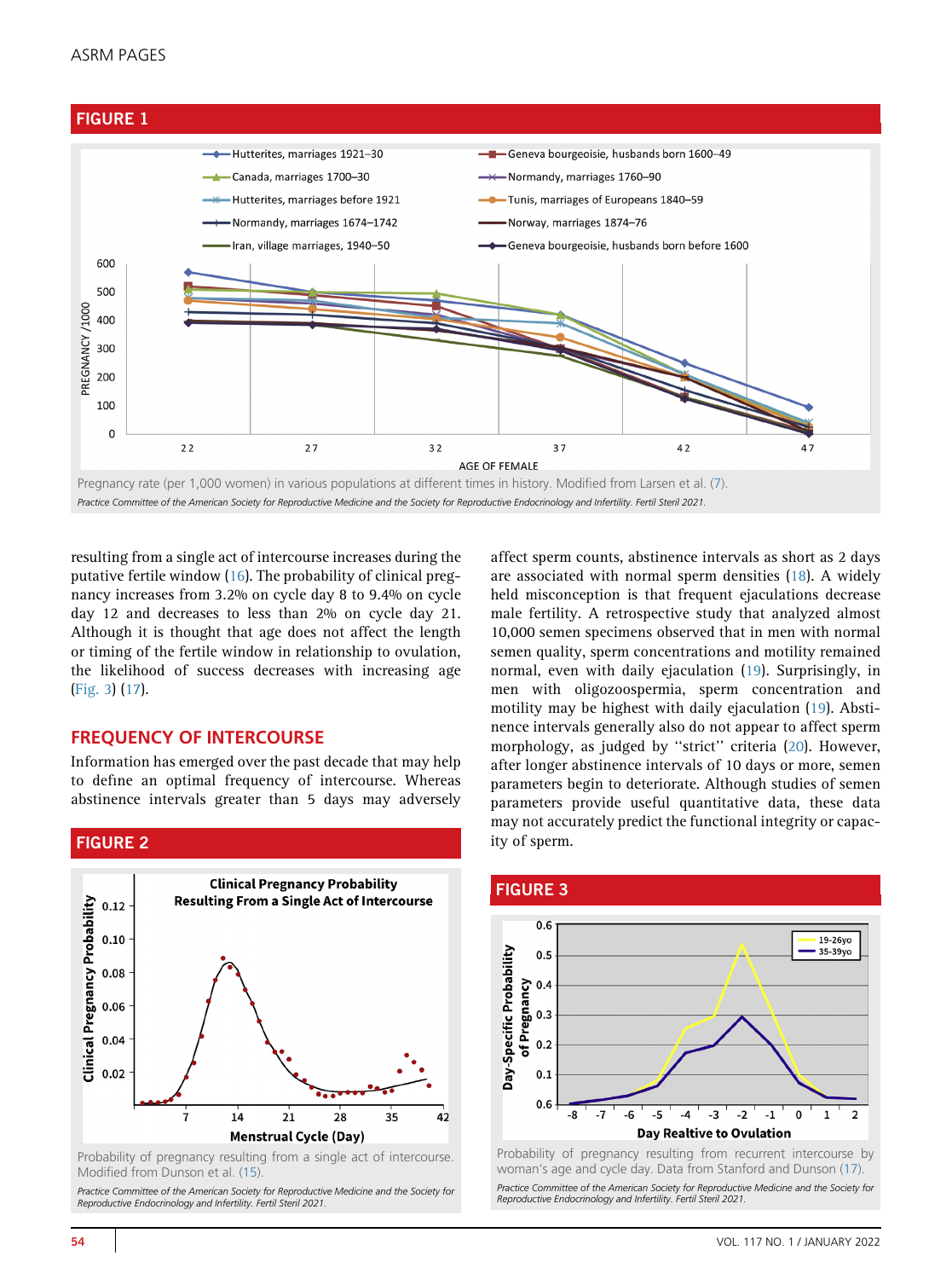Although evidence suggests that daily intercourse during the fertile window may confer a slight advantage, specific recommendations regarding the frequency of intercourse may induce unnecessary stress in the couple. In one study, cycle fecundity was similar with intercourse that occurred daily, every other day, and even every 3 days in the fertile window, but was lowest when intercourse occurred only once in the fertile window ([14\)](#page-6-13). Couples should be informed that reproductive efficiency increases with the frequency of intercourse and is highest when intercourse occurs every 1 to 2 days during the fertile window, but be advised that the optimal frequency of intercourse is best defined by their own preference within that context. Intercourse more frequently than every 1 to 2 days is not associated with lower fecundity, and couples should not be advised to limit the frequency of intercourse when trying to achieve pregnancy.

# FERTILITY-AWARENESS METHODS

The timing of the fertile window within a given cycle can vary considerably, even in women who have regular cycles. Use of fertility-tracking methods to determine the fertile window and appropriately time intercourse is associated with an increased probability of conceiving in an ovulatory cycle [\(21](#page-6-20)). Fertility-tracking methods include the calendar method (with or without the assistance of a smart phone app), cervical mucus monitoring, ovulation detection devices, and basal body temperature tracking.

The calendar method is based on the length of the menstrual cycle. For all women, the length of the luteal phase is presumed to be approximately 14 days. Thus, the day of ovulation is set at cycle day 14 for a woman with a 28-day cycle, day 16 for a woman with a 30-day cycle, etc. The fertile window is set as the presumed day of ovulation and the 5 days prior (cycle days 9–14 in a woman with a 28-day cycle, cycle days 11–16 in a woman with a 30-day cycle, and so forth). Smart phone calendar apps, which use the calendar method, are becoming a popular first-line or adjunct fertility-awareness method [\(22\)](#page-6-21). However the ability of appbased technology to precisely predict an individual's fertile window or ovulation day may not add to the clinical utility of traditional practices [\(23](#page-6-22)).

A study of 949 volunteers comparing urinary luteinizing hormone (LH) testing with multiple different downloadable calendar apps revealed a maximum accuracy of 21% in predicting the day of ovulation [\(24](#page-6-23)). The major pitfall of these predictors is that they are based on the assumption that the timing and duration of a woman's fertile window are consistent and dependent on cycle length characteristics, despite knowledge that cycles are much more variable ([25](#page-6-24), [26](#page-6-25)). Patients should be empowered to use this technology to assist in understanding their own personal cycle characteristics and trends; however this should be accompanied by a candid review of the shortcomings of the calendar method, with and without apps, for ovulation tracking.

Ovulation detection devices monitor urinary LH excretion to determine the day of ovulation. Some of these also monitor urinary estrone glucuronide levels to delineate other days in

<span id="page-2-0"></span>

Estimates of the probability of conception according to vaginal secretion observations on the day of intercourse. Data from Scarpa et al. ([31\)](#page-6-30).

Practice Committee of the American Society for Reproductive Medicine and the Society for Reproductive Endocrinology and Infertility. Fertil Steril 2021.

the fertile window (days of ''high'' but not ''peak'' fertility). Although numerous studies have validated the accuracy of methods for detecting the midcycle urinary LH surge ([1](#page-6-0), [2,](#page-6-1) [27](#page-6-26)), ovulation may occur any time within the 2 days thereafter [\(28](#page-6-27), [29](#page-6-28)), and false-positive test results occur in approximately 7% of cycles [\(29\)](#page-6-28). The use of ovulation detection devices has been shown in a randomized controlled trial to decrease the time to pregnancy [\(30\)](#page-6-29).

The quality of the cervical mucus (as detected by vaginal secretions at the introitus) provides an inexpensive and private index of when ovulation may be expected. The estimated probability of conception, in relation to the characteristics of cervical/vaginal secretions, is shown in [Figure 4](#page-2-0). The proba-bility is highest when the mucus is slippery and clear ([31](#page-6-30)), but such mucus is not a prerequisite for pregnancy to occur. The volume of cervical mucus increases with plasma estrogen concentrations over the 5 to 6 days preceding ovulation and reaches its peak within 2 to 3 days before ovulation [\(32\)](#page-6-31). A retrospective cohort study including 1,681 cycles observed that pregnancy rates were highest (approximately 38%) when intercourse occurred on the day of peak mucus (day 0) and were appreciably lower (approximately 15% to 20%) on the day before or the day after the peak [\(33](#page-6-32)).

A prospective study including 2,832 cycles observed that changes in cervical mucus characteristics correlated closely with basal body temperature and predicted the time of peak fertility more accurately than a menstrual calendar ([34](#page-6-33)). Cervical mucus monitoring in retrospective cohort studies is associated with a higher probability of conceiving in a given cycle ([21](#page-6-20), [35\)](#page-6-34). One large study found that changes in cervical mucus across the fertile interval predicted the day-specific probability of conception as well as or better than basal body temperature or urinary LH monitoring ([36\)](#page-7-0).

Although some women may find fertility-awareness methods empowering, others may find that they induce unnecessary stress. The stress associated with trying to conceive can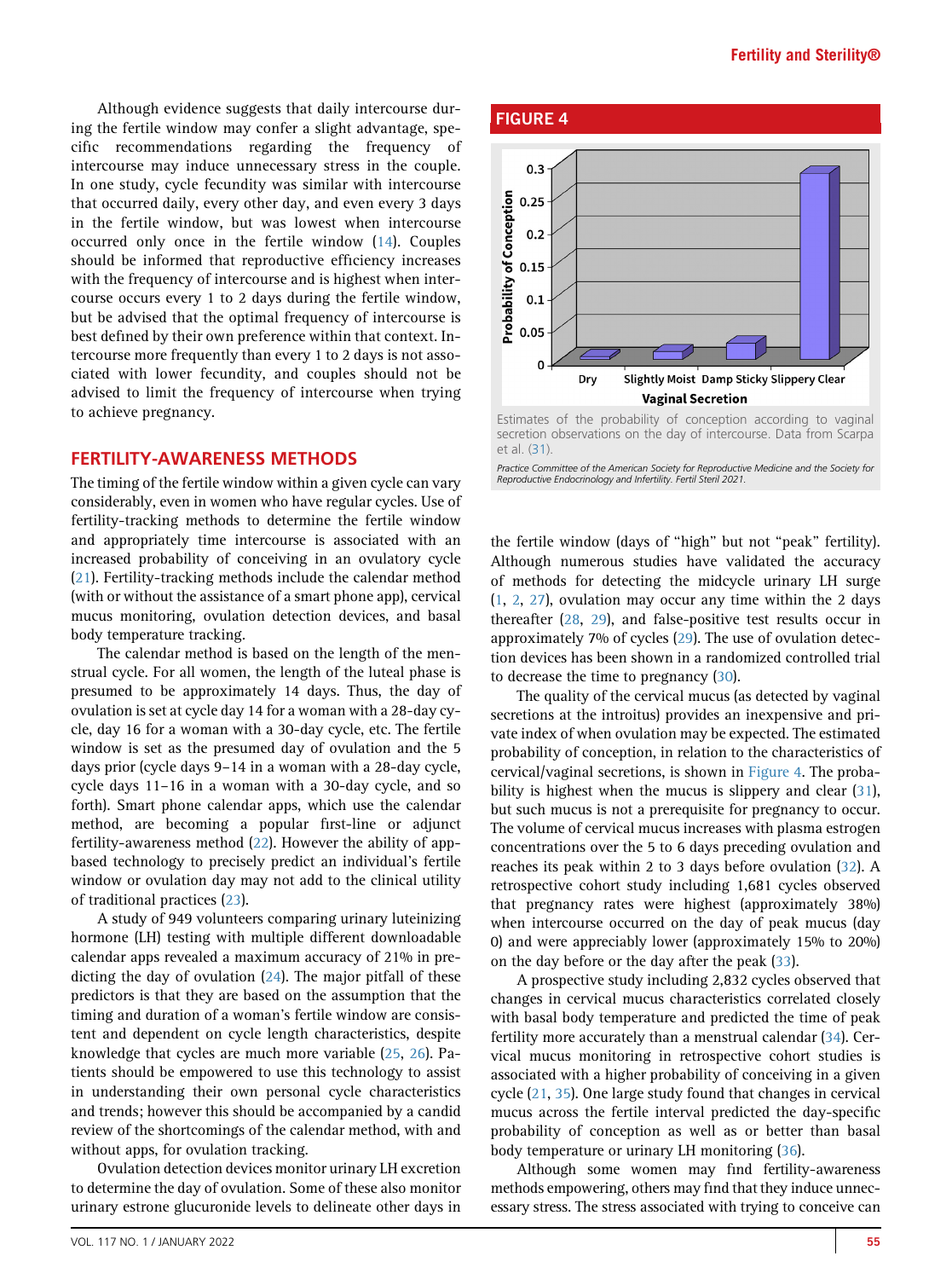reduce sexual esteem, satisfaction, and the frequency of intercourse. These parameters are further aggravated when the timing of intercourse is linked to ovulation prediction methods or follows a strict schedule ([37](#page-7-1), [38\)](#page-7-2). If fertility-awareness methods are employed, their use should guide the timing of frequent intercourse and not replace the approach to frequent intercourse every 1 to 2 days during the fertile window.

## COITAL PRACTICES

Postcoital routines may become ritualized for couples trying to conceive. Although many women think that remaining supine for an interval after intercourse facilitates sperm transport and prevents leakage of semen from the vagina, this belief has no scientific foundation.

Sperm deposited at the cervix at midcycle are found in the fallopian tubes within 15 minutes ([39](#page-7-3)). Furthermore, sperm traverse the fallopian tubes and are expelled into the peritoneal cavity rather than collecting in the ampullary portion of the fallopian tube ([39](#page-7-3)). Studies in which labeled particles were placed in the posterior vaginal fornix at varying times of the cycle observed their transport into the fallopian tubes within as little as 2 minutes during the follicular phase ([40](#page-7-4)). It is interesting that the particles were observed only in the tube adjacent to the ovary containing the dominant follicle and not in the contralateral tube. The number of transported particles increased with the size of the dominant follicle and after administration of oxytocin to simulate the increase in oxytocin observed in women during intercourse and orgasm.

There is no evidence that coital position affects fecundability. Sperm can be found in the cervical canal seconds after ejaculation, regardless of coital position. Although female orgasm may promote sperm transport, there is no known relationship between orgasm and fertility [\(41](#page-7-5), [42\)](#page-7-6). There also is no convincing evidence for any relationship between specific coital practices and infant gender.

Some vaginal lubricants may decrease fertility on the basis of their observed effects on sperm survival in vitro. Whereas commercially available water-based lubricants inhibit sperm motility in vitro by 60% to 100% within 60 minutes of incubation, canola oil has no similar detrimental effect [\(43\)](#page-7-7). Some over-the-counter lubricants, olive oil, and saliva diluted to concentrations even as low as 6.25% adversely affect sperm motility and velocity, but mineral oil has no such effect (44-[46\)](#page-7-8). Hydroxyethylcellulose-based lubricants also have no demonstrable adverse impact on semen parameters ([46\)](#page-7-9). Although some lubricants adversely affect sperm parameters in vitro, the use of lubricants in couples attempting conception was shown not to affect cycle fecundability compared with nonuse [\(47](#page-7-10), [48\)](#page-7-11).

## DIET AND LIFESTYLE **Diet**

Fertility rates are decreased in women who are either very thin or obese, but data regarding the effects of normal variations in diet on fertility in ovulatory women are few ([49\)](#page-7-12). Elevated blood mercury levels from heavy seafood consumption have been associated with infertility ([50](#page-7-13)). Women attempting to conceive should be advised to take a folic acid supplement (at least 400  $\mu$ g daily) to reduce the risk of neural tube defects [\(51\)](#page-7-14).

Multiple cohort studies have assessed the association between dietary patterns, macronutrients, micronutrients, and fertility. The Nurses' Health Study II assessed the efficacy of an investigator-defined ''fertility diet,'' which encouraged higher consumption of monounsaturated rather than trans fats, vegetable rather than animal protein sources, low-glycemic carbohydrates, high-fat dairy, multivitamins, and iron from plants and supplements. The study demonstrated that increasing adherence to the ''fertility diet'' was associated with a lower risk of infertility related to ovulatory dysfunction (relative risk [RR] 0.34; 95% confidence interval [CI], 0.23–0.48) [\(52\)](#page-7-15).

There are other studies that have evaluated diet in relation to outcomes in women utilizing assisted reproductive technologies (ART). It is unclear if these data apply to women attempting to optimize natural fertility, but given the overall lack of robust data, they are discussed here. For example, and contrary to what was found in couples not utilizing ART, increasing adherence to the "fertility diet" in the Nurses' Health Study II was not associated with rates of pregnancy or live birth in women utilizing ART ([53](#page-7-16)). Another cohort study assessing a slightly different ''pro-fertility diet'' (higher intakes of supplemental folic acid, vitamin  $B_{12}$ , vitamin D, low-pesticide produces, whole grains, dairy, soy foods, and seafood rather than meats) demonstrated an increased probability of live birth among women utilizing ART who had higher pretreatment adherence to the pro-fertility diet ([54](#page-7-17)). Similarly, studies have found that greater adherence to the Mediterranean diet (high intakes of vegetables, fruits, lowfat dairy, olive oil, fish, and poultry) or the Dutch diet (high intakes of whole grains, monounsaturated or polyunsaturated oils, vegetables, fruits, meat or meat replacements, and fish) was associated with higher rates of positive pregnancy tests ([55](#page-7-18)), ongoing clinical pregnancy ([56,](#page-7-19) [57](#page-7-20)), and live birth ([56\)](#page-7-19) following in vitro fertilization.

Alternatively, other cohort studies found no associations between higher adherence to the Mediterranean diet and rates of positive pregnancy tests ([53](#page-7-16), [56](#page-7-19), [58\)](#page-7-21), clinical pregnancy ([53](#page-7-16), [58\)](#page-7-21), or live births ([59](#page-7-22)) following use of ART. Likewise, no associations have been found between higher adherence to a ''health-conscious low-processed'' diet (higher intakes of vegetables, fruits, whole grains, nuts and legumes, longchain omega-3 fats, polyunsaturated fat, and alcohol and lower intakes of sugar-sweetened beverages, fruit juice, red and processed meat, trans fat, and sodium) ([55](#page-7-18)); the alternative health eating index 2010 diet (high intakes of fruits, vegetables, whole grains, fish, and legumes and low intakes of mayonnaise, snacks, and meat products) [\(53](#page-7-16)); diets with high intakes of seafood and vegetables [\(60\)](#page-7-23); or a "Western" diet (high intakes of oil, meat, and chicken) [\(60\)](#page-7-23) with rates of biochemical pregnancy, clinical pregnancy, or live birth after use of ART. Randomized, controlled trials are needed.

Although the results of cohort studies have been somewhat inconsistent, some investigators have suggested that aside from overall dietary patterns, individual micronutrients and macronutrients, such as multivitamins ([61,](#page-7-24) [62\)](#page-7-25), folic acid (63–[68\)](#page-7-26), long-chain omega-3 fatty acids [\(69](#page-7-27)–71), full-fat dairy (72–[75\)](#page-7-28), whole grains ([76\)](#page-7-29), vegetables [\(77](#page-7-30)), fish ([78](#page-7-31)),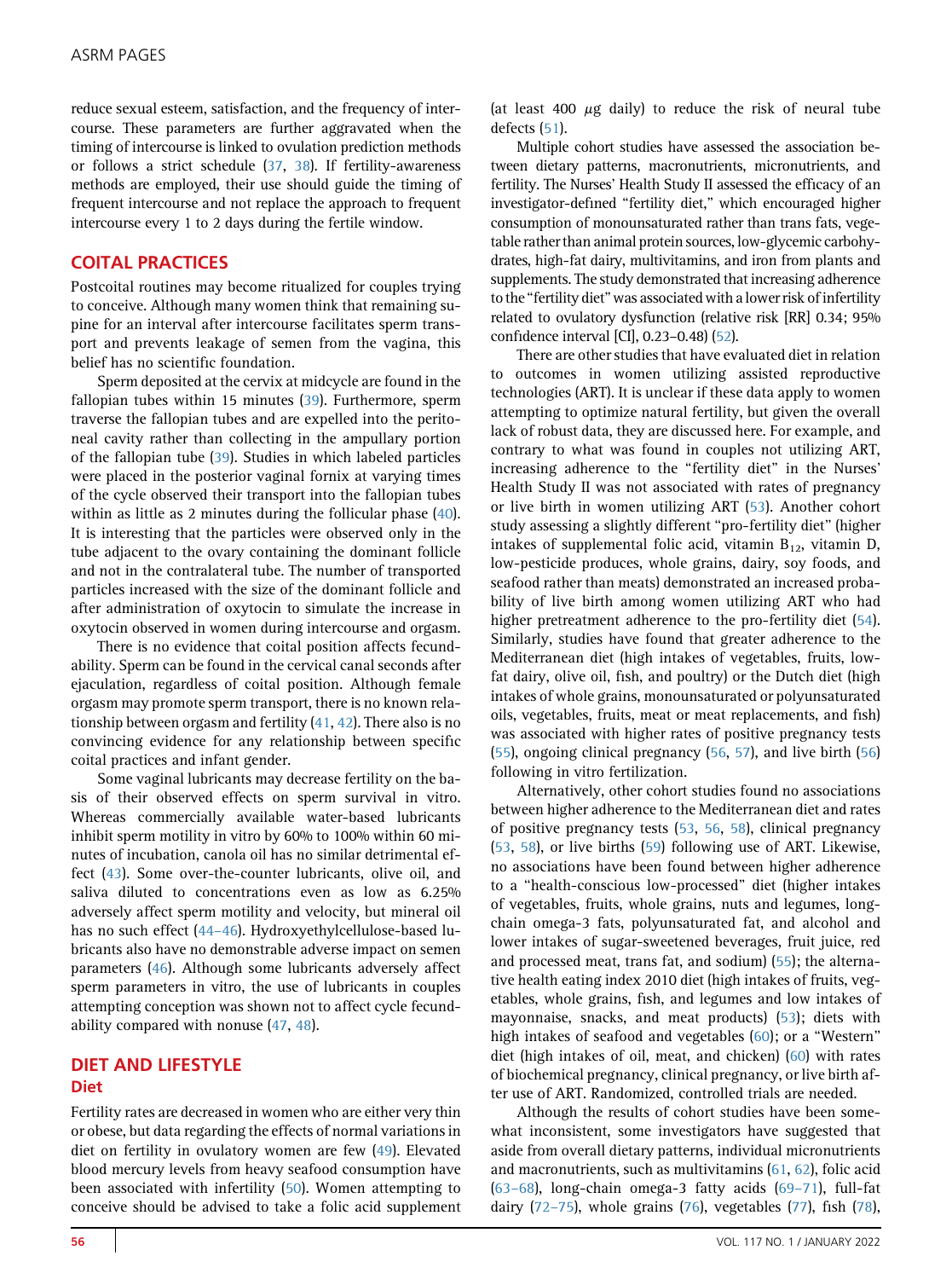and soy isoflavones (79–[83\)](#page-7-32), may have beneficial effects on fertility. Other micronutrients and macronutrients, such as trans fatty acids [\(52,](#page-7-15) [75\)](#page-7-33), meat [\(77,](#page-7-30) [84\)](#page-8-0), carbohydrates, and glycemic load ([85](#page-8-1)), have been reported to have a negative impact on fertility. Again, better studies and randomized, controlled trials are needed.

Overall, although a healthy lifestyle may help to improve fertility in women with ovulatory dysfunction, there is little evidence that dietary variations, such as vegetarian diets, low-fat diets, vitamin-enriched diets, antioxidants, or herbal remedies, improve fertility in women without ovulatory dysfunction or affect the sex of the infant. In general, robust evidence is lacking that dietary and lifestyle interventions improve natural fertility, although dietary and lifestyle modifications may be recommended to improve overall health.

#### Smoking

Smoking has substantial adverse effects on fertility. A large meta-analysis comparing 10,928 smoking women with 19,128 nonsmoking women found that smoking women were significantly more likely to be infertile (OR, 1.60; 95% CI, 1.34–1.91) [\(86](#page-8-2)). The observation that menopause occurs, on average, 1 to 4 years earlier in smoking than in nonsmoking women suggests that smoking may accelerate the rate of follicular depletion [\(87](#page-8-3), [88\)](#page-8-4), although histologic studies have not confirmed this relationship [\(89](#page-8-5)). Smoking also is associated with an increased risk of miscarriage, in both naturally conceived pregnancies and those resulting from ART [\(90,](#page-8-6) [91](#page-8-7)). Although decreases in sperm density and motility and abnormalities in sperm morphology have been observed in men who smoke, the available data do not demonstrate conclusively that smoking decreases male fertility [\(92](#page-8-8)–94). The effects of smoking on fertility in men and women and the mechanisms that may explain its adverse impact are discussed at length in a separate Practice Committee report ([95](#page-8-9)).

#### Alcohol

The effect of alcohol on female fertility has not been clearly established. Whereas some studies have concluded that alcohol has a detrimental effect, others have suggested that alcohol may enhance fertility. A cohort study of 7,393 women in Stockholm observed that the risk of infertility was significantly increased (relative risk [RR], 1.59; 95% CI, 1.09–2.31) among women who consumed two alcoholic drinks per day and decreased (RR, 0.64; 95% CI, 0.46–0.90) in those who consumed less than one drink per day ([96\)](#page-8-10). Other studies have also shown a trend toward higher alcohol consumption and decreased conception (96–[99\)](#page-8-10).

In contrast, data obtained by self-report from 29,844 pregnant Danish women suggested that time to conception was shorter for women who drank wine than for women who consumed no alcohol [\(100\)](#page-8-11). However, a study of 1,769 postpartum Italian women found no relationship between alcohol consumption and difficulty conceiving ([97](#page-8-12)).

Higher levels of alcohol consumption by women (more than two drinks per day, with one drink containing 10 g of ethanol) probably are best avoided when attempting pregnancy, but there is limited evidence to indicate that more moderate alcohol consumption adversely affects fertility. Of course, alcohol consumption should cease altogether during pregnancy, because alcohol has well-documented detrimental effects on fetal development, and no ''safe'' level of alcohol consumption has been established [\(98\)](#page-8-13).

Chronic alcohol dependence in males has been associated with lower sperm counts, sperm motility, sperm morphology scores, seminal fluid volume, and serum testosterone levels ([19](#page-6-18), [20](#page-6-19), [37\)](#page-7-1). In one survey study, partners of men with heavy alcohol consumption had a longer time to pregnancy than partners of mild drinkers and nondrinkers ([99](#page-8-14)). Although significant alcohol consumption has been associated with detrimental hormonal and semen markers in males, a dose– response pattern has not been established, and there is a lack of evidence for any effect of moderate alcohol consumption on male fertility ([13](#page-6-12), [37](#page-7-1)). Alcohol abuse is also associated with an increased risk of sexual dysfunction in males and females, with increased risks of ejaculatory dysfunction, premature ejaculation, decreased sexual desire, dyspareunia, and vaginal dryness ([101](#page-8-15)–103).

## **Caffeine**

High levels of caffeine consumption (500 mg; >5 cups of coffee per day or its equivalent) have been associated with decreased fertility (OR, 1.45; 95% CI, 1.03–2.04) [\(97\)](#page-8-12). During pregnancy, caffeine consumption over 200 to 300 mg per day (2–3 cups per day) may increase the risk of miscarriage [\(104](#page-8-16)–106) but does not affect the risk of congenital anomalies. Overall, moderate caffeine consumption (1– 2 cups of coffee per day or its equivalent) before or during pregnancy has no apparent adverse effects on fertility or pregnancy outcomes. Caffeine consumption has no effect on semen parameters in men [\(94\)](#page-8-17).

#### Cannabis and Other Recreational Drugs

One study found that the prevalence of infertility was increased in ovulatory women who reported using cannabis (RR, 1.7; CI 95%, 1.0–3.0) [\(107\)](#page-8-18). Men who smoke cannabis have been reported to have 29% lower sperm counts than men who have never smoked cannabis, and a dosedependent effect of cannabis on sperm counts has been reported (108–[110\)](#page-8-19). Cannaboid agonists can inhibit sperm hyperactivated motility and acrosomal reactions necessary for sperm binding to the zona pellucida, suggesting the potential for cannabis use to decrease fertilization pathways (110–[114](#page-8-20)). However, data from the National Survey of Family Growth and North American Preconception Cohort Study demonstrated no association between male or female cannabis use and time to pregnancy [\(115,](#page-8-21) [116](#page-8-22)). The American College of Obstetricians and Gynecologists recommends that women who are pregnant or may become pregnant should discontinue cannabis use because of the adverse effects of smoking and potential concerns for impaired fetal neurodevelopment ([117](#page-8-23)). The use of other recreational drugs by men and women desiring pregnancy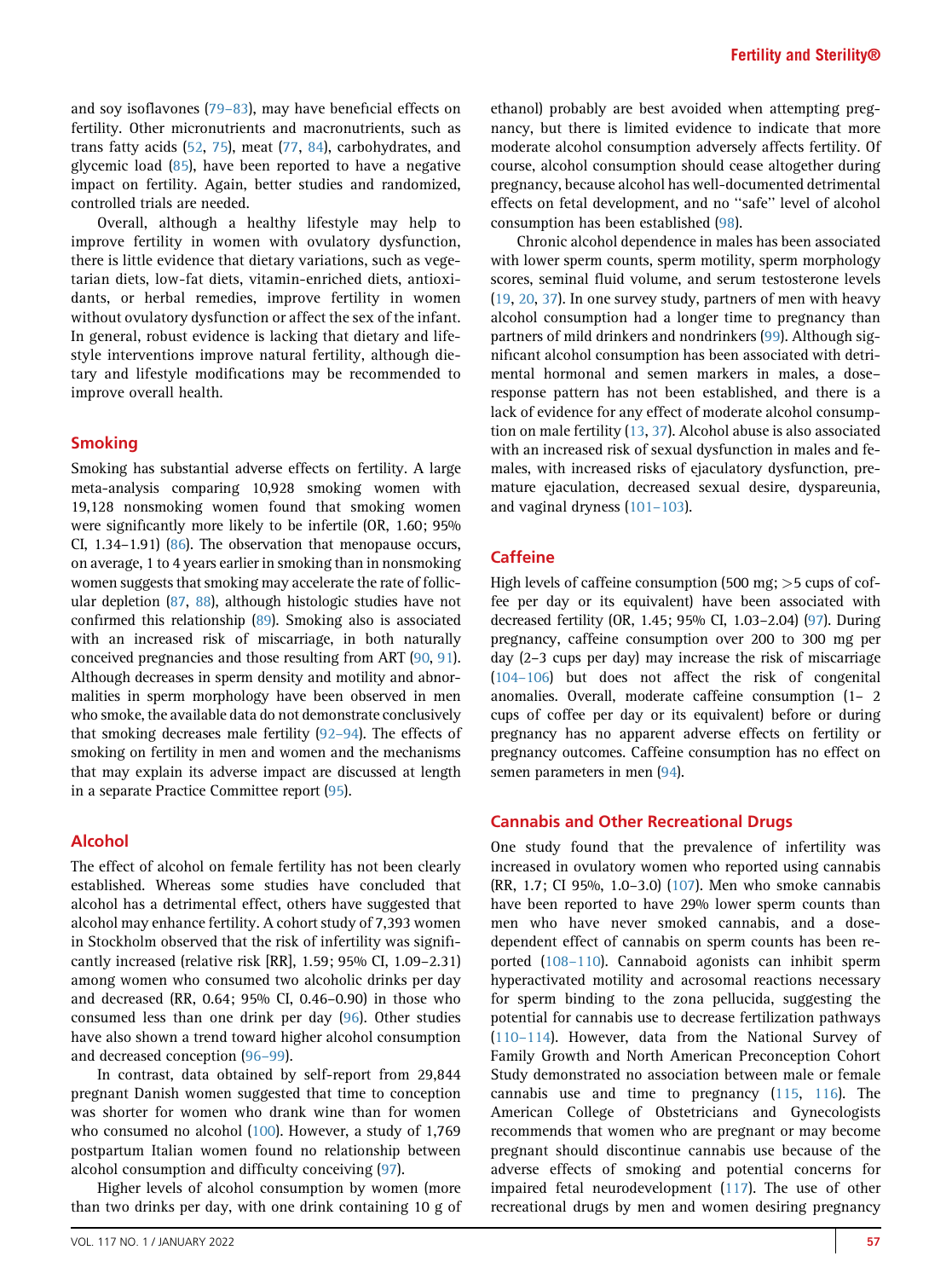is also discouraged because of the risks of pregnancy and neonatal complications.

### Environmental Exposures

A growing body of evidence suggests that exposure to synthetic and naturally occurring environmental chemicals in food, water, air, and consumer products may contribute to reduced fertility in men and women. Of particular concern are endocrine-disrupting chemicals, a class of exogenous compounds that alter the hormonal and homoeostatic systems of organisms, resulting in adverse health effects ([118](#page-8-24)). In a scoping review of 12 articles on nonpersistent exposure to endocrine-disrupting chemicals and time to pregnancy, the evidence largely indicated little to no association between exposure of women or men to the most commonly studied chemicals, such as phthalates, bisphenol A, and triclosan, and time to pregnancy ([119](#page-8-25)).

However, in a systematic review of 28 articles on persistent organic pollutants and fecundability of couples, there was a high level of evidence supporting adverse effects of female exposure to polychlorinated biphenyls on time to pregnancy and weak evidence supporting adverse effects of female exposure to polybrominated diphenyl ethers and select per- and polyfluoroalkyl substances on time to pregnancy [\(120\)](#page-8-26). There was little or no support for associations between female exposure to organochlorine pesticides and time to pregnancy and too few studies of male exposure to any of the persistent organic pollutants and fecundability to draw conclusions. Overall, reproductive-aged men and women seeking conception should be encouraged, to the extent possible, to limit their exposure to endocrine-disrupting chemicals in food, air, water, and personal care products.

The potential adverse effect of air pollution on fertility is another area of growing concern [\(121\)](#page-8-27). Higher exposure to ambient air pollution has been linked to lower fertility rates in Europe [\(122\)](#page-8-28), the United States ([123](#page-8-29)), and China [\(124\)](#page-8-30). Previous studies have shown that couples who live closer to major roadways have a higher risk of infertility [\(125\)](#page-8-31) and longer time to pregnancy [\(126\)](#page-9-0) than couples who live farther away. Moreover, women with higher preconception and early pregnancy exposure to nitrogen dioxides and fine particulate matter, such as experienced when living close to a major roadway, have been shown to have decreased fecundability [\(127,](#page-9-1) [128](#page-9-2)) and higher risk of miscarriage [\(53](#page-7-16), [129,](#page-9-3) [130](#page-9-4)) than women with lower exposure. Numerous studies have also linked increased air pollution exposure to impaired semen parameters [\(131\)](#page-9-5), including higher sperm DNA fragmentation and aneuploidy, lower sperm morphology and motility, and altered reproductive hormone levels. Overall, it remains to be determined whether the effects of air pollution on sperm parameters translate into effects on the fertility of couples.

## SUMMARY

 The chances of pregnancy and live birth for women significantly decrease after age 35, as the risks of aneuploidy and miscarriage increase.

- The ''fertile window'' spans the 6-day interval ending on the day of ovulation. Frequent intercourse (every 1–2 days) during the fertile window yields the highest pregnancy rates, but results achieved with less frequent intercourse (2–3 times per week) are nearly equivalent. Couples should not be advised to limit the frequency of intercourse when trying to achieve pregnancy.
- The use of fertility-awareness methods, such as ovulation detection kits and cervical mucus monitoring, has been shown to increase the probability of conceiving in a given menstrual cycle.
- There is insufficient evidence that a specific diet or intake of particular macronutrients can improve natural fertility. Daily folic acid supplementation in women decreases the risk of neural tube defects in their children.
- Specific coital positions and postcoital routines have no impact on fertility.
- Alcohol abuse, recreational drugs, smoking, and high caffeine intake may all negatively impact fertility.
- Higher exposure to certain endocrine-disrupting chemicals, such as polychlorinated biphenyls, and to air pollution may adversely impact fertility in women.

# **CONCLUSION**

- Time to conception increases with age. For women over 35, consultation with a reproductive specialist should be considered after 6 months of unsuccessful efforts to conceive.
- Intercourse every 1 to 2 days during the fertile window can help maximize fecundability.
- For couples who are unable to have regular frequent intercourse, fertility-awareness methods may help time frequent intercourse to the fertile window and decrease time to pregnancy.
- Smoking and recreational drugs should be discouraged in men and women attempting pregnancy. Alcohol and caffeine use should be limited to minimal to moderate use while trying to conceive.
- A healthy lifestyle and diet should be encouraged in men and women attempting to achieve pregnancy for their effects on general health.
- Women wishing to become pregnant should take a daily folic acid supplement (400  $\mu$ g).
- Reproductive-aged men and women should be encouraged, to the extent possible, to limit their exposure to endocrinedisrupting chemicals in food, air, water, and personal care products, and to air pollution.

Acknowledgments: This report was developed under the direction of the Practice Committees of the American Society for Reproductive Medicine (ASRM) and the Society for Assisted Reproductive Technology (SART) as a service to its members and other practicing clinicians. Although this document reflects appropriate management of a problem encountered in the practice of reproductive medicine, it is not intended to be the only approved standard of practice or to dictate an exclusive course of treatment. Other plans of management may be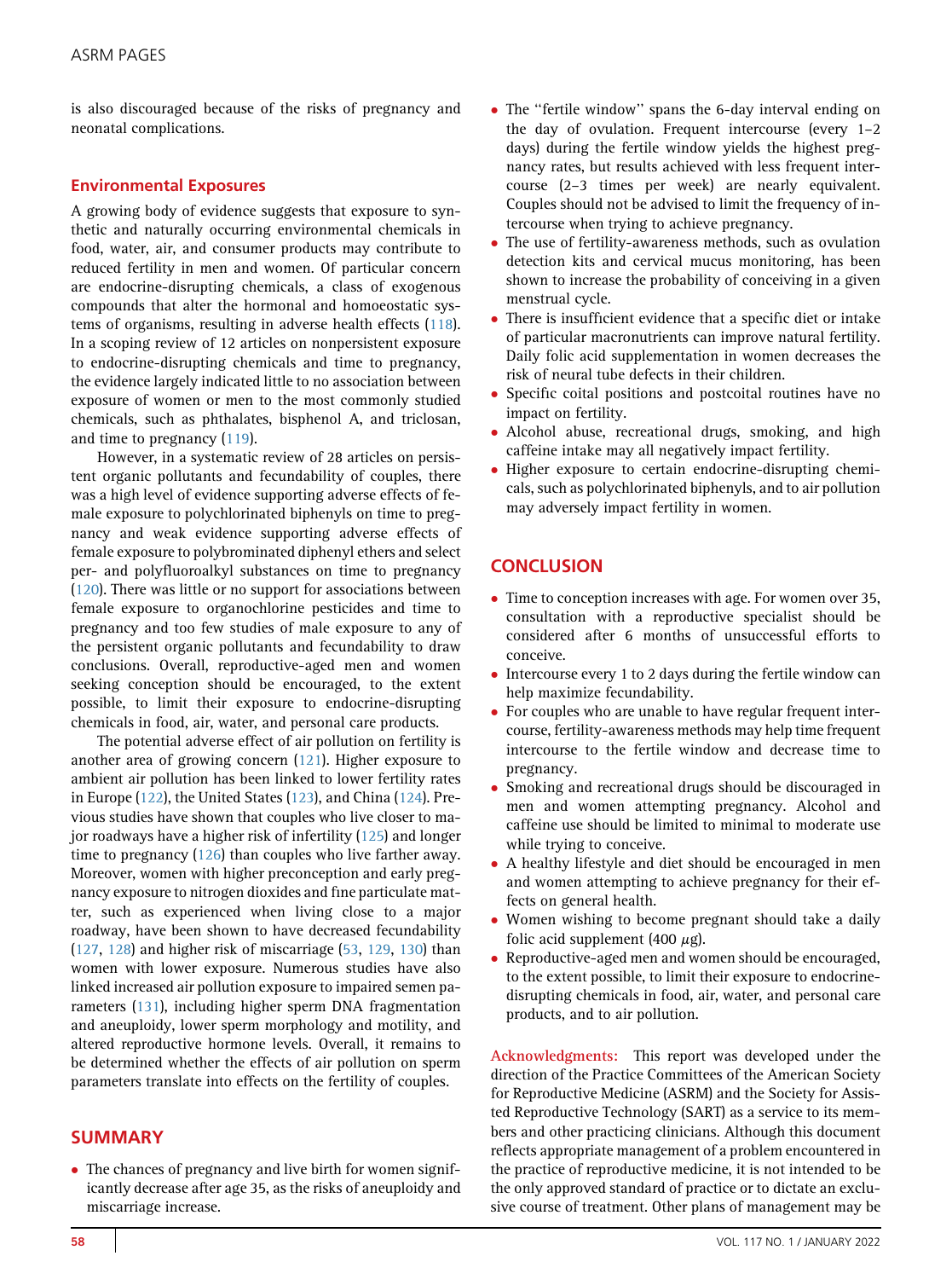appropriate, taking into account the needs of the individual patient, the available resources, and institutional or clinical practice limitations. The Practice Committees and the Boards of Directors of the ASRM and SART have approved this report.

This document was reviewed by ASRM members, and their input was considered in the preparation of the final document. The following members of the ASRM Practice Committee participated in the development of this document: Alan Penzias, M.D., Ricardo Azziz, M.D., M.P.H., M.B.A., Kristin Bendikson, M.D., Tommaso Falcone, M.D., Karl Hansen, M.D., Ph.D., Micah Hill, D.O., Sangita Jindal, Ph.D., Suleena Kalra, M.D., M.S.C.E., Jennifer Mersereau, M.D., Richard Reindollar, M.D., Chevis N. Shannon, Dr.P.H., M.P.H., M.B.A., Anne Steiner, M.D., M.P.H., Cigdem Tanrikut, M.D., Hugh Taylor, M.D., and Belinda Yauger, M.D. The Practice Committee acknowledges the special contributions of Micah Hill, D.O. (chair), Eric Forman, M.D., Audrey Gaskins, Sc.D., Mae Healy, D.O., and Anne Martini, D.O., in association with the Society for Reproductive Endocrinology and Infertility Practice Committee in the preparation of this document. All Committee members disclosed commercial and financial relationships with manufacturers or distributors of goods or services used to treat patients. Members of the Committee who were found to have conflicts of interest based on the relationships disclosed did not participate in the discussion or development of this document.



DIALOG: You can discuss this article with its authors and other readers at [https://www.fertstertdialog.com/posts/](https://www.fertstertdialog.com/posts/34034) [34034](https://www.fertstertdialog.com/posts/34034)

## <span id="page-6-0"></span>**REFERENCES**

- 1. [Nielsen MS, Barton SD, Hatasaka HH, Stanford JB. Comparison of several](http://refhub.elsevier.com/S0015-0282(21)02130-0/sref1) [one-step home urinary luteinizing hormone detection test kits to Ovu-](http://refhub.elsevier.com/S0015-0282(21)02130-0/sref1)[Quick. Fertil Steril 2001;76:384](http://refhub.elsevier.com/S0015-0282(21)02130-0/sref1)–7.
- <span id="page-6-1"></span>2. [Tanabe K, Susumu N, Hand K, Nishii K, Ishikawa I, Nozawa S. Prediction of](http://refhub.elsevier.com/S0015-0282(21)02130-0/sref2) [the potentially fertile period by urinary hormone measurements using a](http://refhub.elsevier.com/S0015-0282(21)02130-0/sref2) [new home-use monitor: comparison with laboratory hormone analyses.](http://refhub.elsevier.com/S0015-0282(21)02130-0/sref2) [Hum Reprod 2001;16:1619](http://refhub.elsevier.com/S0015-0282(21)02130-0/sref2)–24.
- <span id="page-6-2"></span>3. [Gnoth C, Godehardt D, Godehardt E, Frank-Herrmann P, Freundl G. Time](http://refhub.elsevier.com/S0015-0282(21)02130-0/sref3) [to pregnancy: results of the German prospective study and impact on the](http://refhub.elsevier.com/S0015-0282(21)02130-0/sref3) [management of infertility. Hum Reprod 2003;18:1959](http://refhub.elsevier.com/S0015-0282(21)02130-0/sref3)–66.
- <span id="page-6-3"></span>4. [Wesselink AK, Rothman KJ, Hatch EE, Mikkelsen EM, Sørensen HT,](http://refhub.elsevier.com/S0015-0282(21)02130-0/sref4) [Wise LA. Age and fecundability in a North American preconception cohort](http://refhub.elsevier.com/S0015-0282(21)02130-0/sref4) [study. Am J Obstet Gynecol 2017:667.e1](http://refhub.elsevier.com/S0015-0282(21)02130-0/sref4)–8.
- <span id="page-6-5"></span><span id="page-6-4"></span>5. [Steiner AZ, Jukic AM. Impact of female age and nulligravidity on fecundity](http://refhub.elsevier.com/S0015-0282(21)02130-0/sref5) [in an older reproductive age cohort. Fertil Steril 2016;105:1584](http://refhub.elsevier.com/S0015-0282(21)02130-0/sref5)–8.
- 6. [Howe G, Westhoff C, Vessey M, Yeates D. Effects of age, cigarette smok](http://refhub.elsevier.com/S0015-0282(21)02130-0/sref6)ing, and other factors on fertility: fi[ndings in a large prospective study. Br](http://refhub.elsevier.com/S0015-0282(21)02130-0/sref6) [Med J 1985;290:1697](http://refhub.elsevier.com/S0015-0282(21)02130-0/sref6)–700.
- <span id="page-6-7"></span><span id="page-6-6"></span>7. [Larsen U, Menken J, Trussell J. Age and infertility. Science 1986;26:1389](http://refhub.elsevier.com/S0015-0282(21)02130-0/sref7)–94.
- 8. Practice Committee of the American Society for Reproductive Medicine. Evaluation of the infertile woman: a committee opinion. Fertil Steril. In press.
- <span id="page-6-8"></span>9. American College of Obstetricians and Gynecologists. The use of antimüllerian hormone in women not seeking fertility care, 773. Available at: [https://www.acog.org/clinical/clinical-guidance/committee-opinion/](https://www.acog.org/clinical/clinical-guidance/committee-opinion/articles/2019/04/the-use-of-antimullerian-hormone-in-women-not-seeking-fertility-care) [articles/2019/04/the-use-of-antimullerian-hormone-in-women-not-seeking](https://www.acog.org/clinical/clinical-guidance/committee-opinion/articles/2019/04/the-use-of-antimullerian-hormone-in-women-not-seeking-fertility-care)[fertility-care.](https://www.acog.org/clinical/clinical-guidance/committee-opinion/articles/2019/04/the-use-of-antimullerian-hormone-in-women-not-seeking-fertility-care) Accessed February 26, 2021.
- <span id="page-6-9"></span>10. [Steiner AZ, Pritchard D, Stanczyk FZ, Kesner JS, Meadows JW, Herring AH,](http://refhub.elsevier.com/S0015-0282(21)02130-0/sref10) [Baird DD. Association between biomarkers of ovarian reserve and infertility](http://refhub.elsevier.com/S0015-0282(21)02130-0/sref10)

[among older women of reproductive age. J Am Med Assoc 2017;318:](http://refhub.elsevier.com/S0015-0282(21)02130-0/sref10) [1367](http://refhub.elsevier.com/S0015-0282(21)02130-0/sref10)–76.

- <span id="page-6-10"></span>11. [Dunson DB, Baird DD, Colombo B. Increased infertility with age in men and](http://refhub.elsevier.com/S0015-0282(21)02130-0/sref11) [women. Am J Obstet Gynecol 2004;103:51](http://refhub.elsevier.com/S0015-0282(21)02130-0/sref11)–6.
- <span id="page-6-11"></span>12. [Practice Committee of the American Society for Reproductive Medicine.](http://refhub.elsevier.com/S0015-0282(21)02130-0/sref12) Defi[nitions of infertility and recurrent pregnancy loss: A committee](http://refhub.elsevier.com/S0015-0282(21)02130-0/sref12) [opinion. Fertil Steril 2020;113:533](http://refhub.elsevier.com/S0015-0282(21)02130-0/sref12)–5.
- <span id="page-6-12"></span>13. [Brosens I, Gordts S, Puttemans P, Campo R, Gordts S, Brosens J. Managing](http://refhub.elsevier.com/S0015-0282(21)02130-0/sref13) [infertility with fertility-awareness methods. Sex Reprod Menopause 2006;](http://refhub.elsevier.com/S0015-0282(21)02130-0/sref13)  $4:13-6.$  $4:13-6.$
- <span id="page-6-13"></span>14. [Wilcox AJ, Weinberg CR, Baird DD. Timing of sexual intercourse in relation](http://refhub.elsevier.com/S0015-0282(21)02130-0/sref14) [to ovulation. Effects on the probability of conception, survival of the preg](http://refhub.elsevier.com/S0015-0282(21)02130-0/sref14)[nancy, and sex of the baby. N Engl J Med 1995;333:1517](http://refhub.elsevier.com/S0015-0282(21)02130-0/sref14)–21.
- <span id="page-6-14"></span>15. [Dunson DB, Baird DD, Wilcox AJ, Weinberg CR. Day-speci](http://refhub.elsevier.com/S0015-0282(21)02130-0/sref15)fic probabilities [of clinical pregnancy based on two studies with imperfect measures of](http://refhub.elsevier.com/S0015-0282(21)02130-0/sref15) [ovulation. Hum Reprod 1999;14:1835](http://refhub.elsevier.com/S0015-0282(21)02130-0/sref15)–9.
- <span id="page-6-15"></span>16. [Wilcox AJ, Dunson DB, Weinberg CR, Trussell J, Day Baird D. Likelihood of](http://refhub.elsevier.com/S0015-0282(21)02130-0/sref16) [conception with a single act of intercourse: providing benchmark rates for](http://refhub.elsevier.com/S0015-0282(21)02130-0/sref16) [assessment of post-coital contraceptives. Contraception 2001;63:211](http://refhub.elsevier.com/S0015-0282(21)02130-0/sref16)–5.
- <span id="page-6-16"></span>17. [Stanford JB, Dunson DB. Effects of sexual intercourse patterns in time to](http://refhub.elsevier.com/S0015-0282(21)02130-0/sref17) [pregnancy studies. Am J Epidemiol 2007;165:1088](http://refhub.elsevier.com/S0015-0282(21)02130-0/sref17)–95.
- <span id="page-6-17"></span>18. [Elzanaty S, Malm J, Giwercman A. Duration of sexual abstinence: epidid](http://refhub.elsevier.com/S0015-0282(21)02130-0/sref18)[ymal and accessory sex gland secretions and their relationship to sperm](http://refhub.elsevier.com/S0015-0282(21)02130-0/sref18) [motility. Hum Reprod 2005;20:221](http://refhub.elsevier.com/S0015-0282(21)02130-0/sref18)–5.
- <span id="page-6-18"></span>[Levitas E, Lunenfeld E, Weiss N, Friger M, Har-Vardi I, Koifman A, et al. Rela](http://refhub.elsevier.com/S0015-0282(21)02130-0/sref19)[tionship between the duration of sexual abstinence and semen quality:](http://refhub.elsevier.com/S0015-0282(21)02130-0/sref19) [analysis of 9,489 semen samples. Fertil Steril 2005;83:1680](http://refhub.elsevier.com/S0015-0282(21)02130-0/sref19)–6.
- <span id="page-6-19"></span>20. [Check JH, Epstein R, Long R. Effect of time interval between ejaculations on](http://refhub.elsevier.com/S0015-0282(21)02130-0/sref20) [semen parameters. Arch Androl 1995;27:93](http://refhub.elsevier.com/S0015-0282(21)02130-0/sref20)–5.
- <span id="page-6-20"></span>21. [Stanford JB, Willis SK, Hatch EE, Rothman KJ, Wise LA. Fecundability in rela](http://refhub.elsevier.com/S0015-0282(21)02130-0/sref21)[tion to use of fertility awareness indicators in a North American preconcep](http://refhub.elsevier.com/S0015-0282(21)02130-0/sref21)[tion cohort study. Fertil Steril 2019;112:892](http://refhub.elsevier.com/S0015-0282(21)02130-0/sref21)–9.
- <span id="page-6-21"></span>22. [Soumpasis I, Grace B, Johnson S. Real-life insights on menstrual cycles and](http://refhub.elsevier.com/S0015-0282(21)02130-0/sref22) [ovulation using big data. Hum Reprod Open 2020;2020:hoaa011](http://refhub.elsevier.com/S0015-0282(21)02130-0/sref22).
- <span id="page-6-22"></span>23. [Setton R, Tierney C, Tsai T. The accuracy of web sites and cellular phone ap](http://refhub.elsevier.com/S0015-0282(21)02130-0/sref23)[plications in predicting the fertile window. Obstet Gynecol 2016;128:58](http://refhub.elsevier.com/S0015-0282(21)02130-0/sref23)–63.
- <span id="page-6-23"></span>24. [Johnson S, Marriott L, Zinaman M. Can apps and calendar methods predict](http://refhub.elsevier.com/S0015-0282(21)02130-0/sref24) [ovulation with accuracy? Curr Med Res Opin 2018;34:1587](http://refhub.elsevier.com/S0015-0282(21)02130-0/sref24)–94.
- <span id="page-6-24"></span>25. [Johnson SR, Miro F, Barrett S, Ellis JE. Levels of urinary human chorionic](http://refhub.elsevier.com/S0015-0282(21)02130-0/sref25) [gonadotrophin \(hCG\) following conception and variability of menstrual cy](http://refhub.elsevier.com/S0015-0282(21)02130-0/sref25)[cle length in a cohort of women attempting to conceive. Curr Med Res](http://refhub.elsevier.com/S0015-0282(21)02130-0/sref25) [Opin 2009;25:741](http://refhub.elsevier.com/S0015-0282(21)02130-0/sref25)–8.
- <span id="page-6-25"></span>26. [Keulers MJ, Hamilton CJ, Franx A, Evers JL, Bots RS. The length of the fertile](http://refhub.elsevier.com/S0015-0282(21)02130-0/sref26) [window is associated with the chance of spontaneously conceiving an](http://refhub.elsevier.com/S0015-0282(21)02130-0/sref26) [ongoing pregnancy in subfertile couples. Hum Reprod 2007;22:1652](http://refhub.elsevier.com/S0015-0282(21)02130-0/sref26)–6.
- <span id="page-6-26"></span>27. [Miller PB, Soules MR. The usefulness of a urinary LH kit for ovulation pre](http://refhub.elsevier.com/S0015-0282(21)02130-0/sref27)[diction during menstrual cycles of normal women. Obstet Gynecol 1996;](http://refhub.elsevier.com/S0015-0282(21)02130-0/sref27) [87:13](http://refhub.elsevier.com/S0015-0282(21)02130-0/sref27)–7.
- <span id="page-6-27"></span>28. [Pearlstone AC, Surrey ES. The temporal relation between the urine LH](http://refhub.elsevier.com/S0015-0282(21)02130-0/sref28) [surge and sonographic evidence of ovulation: determinants and clinical](http://refhub.elsevier.com/S0015-0282(21)02130-0/sref28) signifi[cance. Obstet Gynecol 1994;83:184](http://refhub.elsevier.com/S0015-0282(21)02130-0/sref28)–8.
- <span id="page-6-28"></span>29. [McGovern PG, Myers ER, Silva S, Coutifaris C, Carson SA, Legro RS, et al.](http://refhub.elsevier.com/S0015-0282(21)02130-0/sref29) [Absence of secretory endometrium after false-positive home urine luteiniz](http://refhub.elsevier.com/S0015-0282(21)02130-0/sref29)[ing hormone testing. Fertil Steril 2004;82:1273](http://refhub.elsevier.com/S0015-0282(21)02130-0/sref29)–7.
- <span id="page-6-29"></span>30. [Robinson JE, Wakelin M, Ellis JE. Increased pregnancy rate with use of the](http://refhub.elsevier.com/S0015-0282(21)02130-0/sref30) [Clearblue Easy fertility monitor. Fertil Steril 2007;87:329](http://refhub.elsevier.com/S0015-0282(21)02130-0/sref30)–34.
- <span id="page-6-30"></span>31. [Scarpa B, Dunson DB, Colombo B. Cervical mucus secretions on the day of](http://refhub.elsevier.com/S0015-0282(21)02130-0/sref31) [intercourse: an accurate marker of highly fertile days. Eur J Obstet Gynae](http://refhub.elsevier.com/S0015-0282(21)02130-0/sref31)[col Reprod Biol 2006;125:72](http://refhub.elsevier.com/S0015-0282(21)02130-0/sref31)–8.
- <span id="page-6-31"></span>32. [Stanford JB, White GL, Hatasaka H. Timing intercourse to achieve preg](http://refhub.elsevier.com/S0015-0282(21)02130-0/sref32)[nancy: current evidence. Obstet Gynecol 2002;100:1333](http://refhub.elsevier.com/S0015-0282(21)02130-0/sref32)–41.
- <span id="page-6-32"></span>33. [Stanford JB, Smith KR, Dunson DB. Vulvar mucus observations and the](http://refhub.elsevier.com/S0015-0282(21)02130-0/sref33) [probability of pregnancy. Obstet Gynecol 2003;101:1285](http://refhub.elsevier.com/S0015-0282(21)02130-0/sref33)–93.
- <span id="page-6-33"></span>34. [Dunson DB, Sinai I, Colombo B. The relationship between cervical secre](http://refhub.elsevier.com/S0015-0282(21)02130-0/sref34)[tions and the daily probabilities of pregnancy: effectiveness of the TwoDay](http://refhub.elsevier.com/S0015-0282(21)02130-0/sref34) [Algorithm. Hum Reprod 2001;16:2278](http://refhub.elsevier.com/S0015-0282(21)02130-0/sref34)–82.
- <span id="page-6-34"></span>35. [Evans-Hoeker E, Pritchard DA, Long DL, Herring AH, Stanford JB,](http://refhub.elsevier.com/S0015-0282(21)02130-0/sref35) [Steiner AZ. Cervical mucus monitoring prevalence and associated](http://refhub.elsevier.com/S0015-0282(21)02130-0/sref35)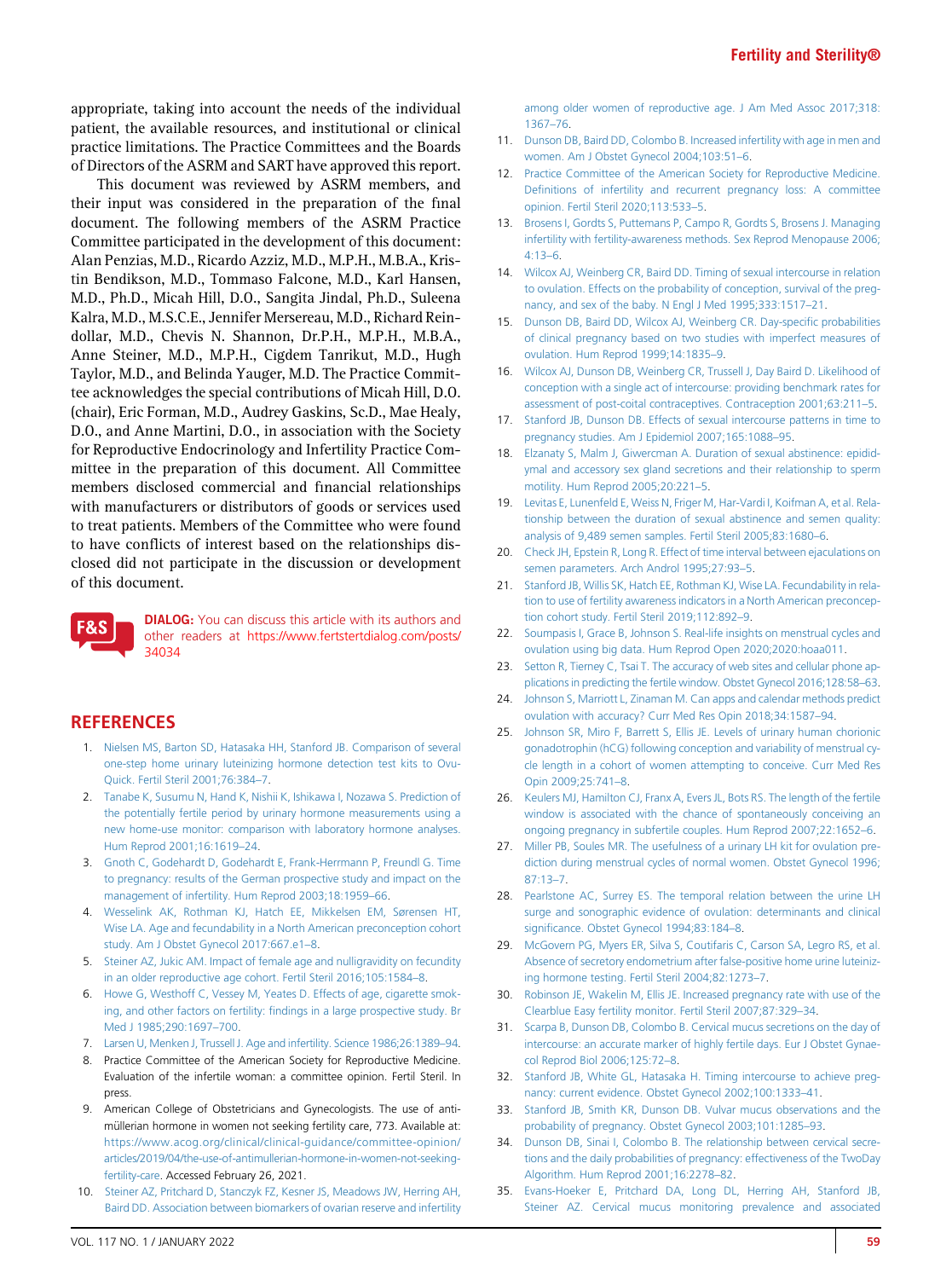[fecundability in women trying to conceive. Fertil Steril 2013;100:1033](http://refhub.elsevier.com/S0015-0282(21)02130-0/sref35)– [8.e1.](http://refhub.elsevier.com/S0015-0282(21)02130-0/sref35)

- <span id="page-7-0"></span>36. [Bigelow JL, Dunson DB, Stanford JB, Ecochard R, Gnoth C, Colombo B.](http://refhub.elsevier.com/S0015-0282(21)02130-0/sref36) [Mucus observations in the fertile window: a better predictor of conception](http://refhub.elsevier.com/S0015-0282(21)02130-0/sref36) [than timing of intercourse. Hum Reprod 2004;19:889](http://refhub.elsevier.com/S0015-0282(21)02130-0/sref36)–92.
- <span id="page-7-1"></span>37. [Lenzi A, Lombardo F, Salacone P, Gandini L, Jannini EA. Stress, sexual dys](http://refhub.elsevier.com/S0015-0282(21)02130-0/sref37)[functions, and male infertility. J Endocrinol Invest 2003;26:72](http://refhub.elsevier.com/S0015-0282(21)02130-0/sref37)–6.
- <span id="page-7-2"></span>38. [Andrews FM, Abbey A, Halman LJ. Is fertility-problem stress different? The](http://refhub.elsevier.com/S0015-0282(21)02130-0/sref38) [dynamics of stress in fertile and infertile couples. Fertil Steril 1992;57:](http://refhub.elsevier.com/S0015-0282(21)02130-0/sref38) [1247](http://refhub.elsevier.com/S0015-0282(21)02130-0/sref38)–53.
- <span id="page-7-3"></span>39. [Settlage DS, Motoshima M, Tredway DR. Sperm transport from the](http://refhub.elsevier.com/S0015-0282(21)02130-0/sref39) [external cervical os to the fallopian tubes in women: a time and quantita](http://refhub.elsevier.com/S0015-0282(21)02130-0/sref39)[tion study. Fertil Steril 1973;24:655](http://refhub.elsevier.com/S0015-0282(21)02130-0/sref39)–61.
- <span id="page-7-4"></span>40. [Kunz G, Beil D, Deininger H, Wildt L, Leyendecker G. The dynamics of rapid](http://refhub.elsevier.com/S0015-0282(21)02130-0/sref40) [sperm transport through the female genital tract: evidence from vaginal so](http://refhub.elsevier.com/S0015-0282(21)02130-0/sref40)[nography of uterine peristalsis and hysterosalpingoscintigraphy. Hum Re](http://refhub.elsevier.com/S0015-0282(21)02130-0/sref40)[prod 1996;11:627](http://refhub.elsevier.com/S0015-0282(21)02130-0/sref40)–32.
- <span id="page-7-5"></span>41. [King R, Dempsey M, Valentine KA. Measuring sperm back](http://refhub.elsevier.com/S0015-0282(21)02130-0/sref41)flow following [female orgasm: a new method. Socioaffect Neurosci Psychol 2016;6:](http://refhub.elsevier.com/S0015-0282(21)02130-0/sref41) [31927.](http://refhub.elsevier.com/S0015-0282(21)02130-0/sref41)
- <span id="page-7-6"></span>42. [Zietsch B, Santtila P. No direct relationship between human female orgasm](http://refhub.elsevier.com/S0015-0282(21)02130-0/sref42) [rate and number of offspring. Anim Behav 2013;86:253](http://refhub.elsevier.com/S0015-0282(21)02130-0/sref42)–5.
- <span id="page-7-7"></span>43. [Kutteh WH, Chao CH, Ritter JO, Byrd W. Vaginal lubricants for the infer](http://refhub.elsevier.com/S0015-0282(21)02130-0/sref43)[tile couple: effect on sperm activity. Int J Fertil Menopausal Stud 1996;41:](http://refhub.elsevier.com/S0015-0282(21)02130-0/sref43) [400](http://refhub.elsevier.com/S0015-0282(21)02130-0/sref43)–4.
- <span id="page-7-8"></span>44. [Anderson L, Lewis SE, McClure N. The effects of coital lubricants on sperm](http://refhub.elsevier.com/S0015-0282(21)02130-0/sref44) [motility in vitro. Hum Reprod 1998;13:3351](http://refhub.elsevier.com/S0015-0282(21)02130-0/sref44)–6.
- 45. [Tulandi T, Plouffe L Jr, McInnes RA. Effect of saliva on sperm motility and](http://refhub.elsevier.com/S0015-0282(21)02130-0/sref45) [activity. Fertil Steril 1982;8:721](http://refhub.elsevier.com/S0015-0282(21)02130-0/sref45)–3.
- <span id="page-7-9"></span>46. [Agarwal A, Deepinder F, Cocuzza M, Short RA, Evenson DP. Effect of](http://refhub.elsevier.com/S0015-0282(21)02130-0/sref46) [vaginal lubricants on sperm motility and chromatin integrity: a prospective](http://refhub.elsevier.com/S0015-0282(21)02130-0/sref46) [comparative study. Fertil Steril 2008;89:375](http://refhub.elsevier.com/S0015-0282(21)02130-0/sref46)–9.
- <span id="page-7-10"></span>47. [Steiner AZ, Long DL, Tanner C, Herring AH. Effect of vaginal lubricants on](http://refhub.elsevier.com/S0015-0282(21)02130-0/sref47) [natural fertility. Obstet Gynecol 2012;120:44](http://refhub.elsevier.com/S0015-0282(21)02130-0/sref47)–51.
- <span id="page-7-11"></span>48. [McInerney KA, Hahn KA, Hatch EE, Mikkelsen EM, Steiner AZ, Rothman KJ,](http://refhub.elsevier.com/S0015-0282(21)02130-0/sref48) [et al. Lubricant use during intercourse and time to pregnancy: a prospective](http://refhub.elsevier.com/S0015-0282(21)02130-0/sref48) [cohort study. BJOG 2018;125:1541](http://refhub.elsevier.com/S0015-0282(21)02130-0/sref48)–8.
- <span id="page-7-12"></span>49. [Clark AM, Thornley B, Tomlinson L, Galletley C, Norman RJ. Weight loss in](http://refhub.elsevier.com/S0015-0282(21)02130-0/sref49) [obese infertile women results in improvement in reproductive outcome for](http://refhub.elsevier.com/S0015-0282(21)02130-0/sref49) [all forms of fertility treatment. Hum Reprod 1998;13:1502](http://refhub.elsevier.com/S0015-0282(21)02130-0/sref49)–5.
- <span id="page-7-13"></span>50. [Choy CM, Lam CW, Cheung LT, Briton-Jones CM, Cheung LP, Haines CJ.](http://refhub.elsevier.com/S0015-0282(21)02130-0/sref50) [Infertility, blood mercury concentrations and dietary seafood consumption:](http://refhub.elsevier.com/S0015-0282(21)02130-0/sref50) [a case-control study. BJOG 2002;109:1121](http://refhub.elsevier.com/S0015-0282(21)02130-0/sref50)–5.
- <span id="page-7-14"></span>51. [Lumley J, Watson L, Watson M, Bower C. Periconceptional supplementa](http://refhub.elsevier.com/S0015-0282(21)02130-0/sref51)[tion with folate and/or multivitamins for preventing neural tube defects.](http://refhub.elsevier.com/S0015-0282(21)02130-0/sref51) [Cochrane Database Syst Rev 2001;3:CD001056.](http://refhub.elsevier.com/S0015-0282(21)02130-0/sref51)
- <span id="page-7-15"></span>52. [Chavarro JE, Rich-Edwards JW, Rosner BA, Willett WC. Diet and lifestyle in](http://refhub.elsevier.com/S0015-0282(21)02130-0/sref52) [the prevention of ovulatory disorder infertility. Obstet Gynecol 2007;110:](http://refhub.elsevier.com/S0015-0282(21)02130-0/sref52) [1050](http://refhub.elsevier.com/S0015-0282(21)02130-0/sref52)–8.
- <span id="page-7-16"></span>53. [Gaskins AJ, Nassan FL, Chiu YH, Arvizu M, Williams PL, Keller MG, et al. Di](http://refhub.elsevier.com/S0015-0282(21)02130-0/sref53)[etary patterns and outcomes of assisted reproduction. Am J Obstet Gyne](http://refhub.elsevier.com/S0015-0282(21)02130-0/sref53)[col 2019;220:567.e1](http://refhub.elsevier.com/S0015-0282(21)02130-0/sref53)–18.
- <span id="page-7-17"></span>54. Gaskins AJ, Mínguez-Alarcón L, Fong KC, Abu Awad Y, Di Q, Chavarro JE, [et al. Supplemental folate and the relationship between traf](http://refhub.elsevier.com/S0015-0282(21)02130-0/sref54)fic-related air [pollution and livebirth among women undergoing assisted reproduction.](http://refhub.elsevier.com/S0015-0282(21)02130-0/sref54) [Am J Epidemiol 2019;188:1595](http://refhub.elsevier.com/S0015-0282(21)02130-0/sref54)–604.
- <span id="page-7-18"></span>55. [Vujkovic M, de Vries JH, Lindemans](http://refhub.elsevier.com/S0015-0282(21)02130-0/sref55) J, Macklon NS, van der Spek PJ, [Steegers EA, et al. The preconception Mediterranean dietary pattern](http://refhub.elsevier.com/S0015-0282(21)02130-0/sref55) [in couples undergoing in vitro fertilization/intracytoplasmic sperm injec](http://refhub.elsevier.com/S0015-0282(21)02130-0/sref55)[tion treatment increases the chance](http://refhub.elsevier.com/S0015-0282(21)02130-0/sref55) of pregnancy. Fertil Steril 2010;94: [2096](http://refhub.elsevier.com/S0015-0282(21)02130-0/sref55)–101.
- <span id="page-7-19"></span>56. [Karayiannis D, Kontogianni MD, Mendorou C, Mastrominas M,](http://refhub.elsevier.com/S0015-0282(21)02130-0/sref56) [Yiannakouris N. Adherence to the Mediterranean diet and IVF success](http://refhub.elsevier.com/S0015-0282(21)02130-0/sref56) [rate among non-obese women attempting fertility. Hum Reprod 2018;](http://refhub.elsevier.com/S0015-0282(21)02130-0/sref56) [33:494](http://refhub.elsevier.com/S0015-0282(21)02130-0/sref56)–502.
- <span id="page-7-20"></span>57. [Twigt JM, Bolhuis ME, Steegers EA, Hammiche F, van Inzen WG, Laven JS,](http://refhub.elsevier.com/S0015-0282(21)02130-0/sref57) [et al. The preconception diet is associated with the chance of ongoing](http://refhub.elsevier.com/S0015-0282(21)02130-0/sref57)

[pregnancy in women undergoing IVF/ICSI treatment. Hum Reprod 2012;](http://refhub.elsevier.com/S0015-0282(21)02130-0/sref57) [27:2526](http://refhub.elsevier.com/S0015-0282(21)02130-0/sref57)–31.

- <span id="page-7-21"></span>58. [Sun H, Lin Y, Lin D, Zou C, Zou X, Fu L, et al. Mediterranean diet improves](http://refhub.elsevier.com/S0015-0282(21)02130-0/sref58) [embryo yield in IVF: a prospective cohort study. Reprod Biol Endocrinol](http://refhub.elsevier.com/S0015-0282(21)02130-0/sref58) [2019;17:73](http://refhub.elsevier.com/S0015-0282(21)02130-0/sref58).
- <span id="page-7-22"></span>59. [Ricci E, Bravi F, Noli S, Somigliana E, Cipriani S, Castiglioni M, et al. Medi](http://refhub.elsevier.com/S0015-0282(21)02130-0/sref59)[terranean diet and outcomes of assisted reproduction: an Italian cohort](http://refhub.elsevier.com/S0015-0282(21)02130-0/sref59) [study. Am J Obstet Gynecol 2019;221:627.e1](http://refhub.elsevier.com/S0015-0282(21)02130-0/sref59)–14.
- <span id="page-7-23"></span>60. [Sugawa M, Okubo H, Sasaki S, Nakagawa Y, Kobayashi T, Kato K. Lack of a](http://refhub.elsevier.com/S0015-0282(21)02130-0/sref60) [meaningful association between dietary patterns and in vitro fertilization](http://refhub.elsevier.com/S0015-0282(21)02130-0/sref60) [outcome among Japanese women. Reprod Med Biol 2018;17:466](http://refhub.elsevier.com/S0015-0282(21)02130-0/sref60)–73.
- <span id="page-7-24"></span>61. [Czeizel E, Kollega-Tarsoly E, Kalina A, P](http://refhub.elsevier.com/S0015-0282(21)02130-0/sref61)á[l M, Pados G. Cholesterol levels in](http://refhub.elsevier.com/S0015-0282(21)02130-0/sref61) [young men and women planning conception. Article in Hu. Orv Hetil 1996;](http://refhub.elsevier.com/S0015-0282(21)02130-0/sref61) [137:125](http://refhub.elsevier.com/S0015-0282(21)02130-0/sref61)–8.
- <span id="page-7-25"></span>62. [Chavarro JE, Rich-Edwards JW, Rosner BA, Willett WC. Use of multivita](http://refhub.elsevier.com/S0015-0282(21)02130-0/sref62)[mins, intake of B vitamins, and risk of ovulatory infertility. Fertil Steril](http://refhub.elsevier.com/S0015-0282(21)02130-0/sref62) [2008;89:668](http://refhub.elsevier.com/S0015-0282(21)02130-0/sref62)–76.
- <span id="page-7-26"></span>63. [Gaskins AJ, Mumford SL, Chavarro JE, Zhang C, Pollack AZ, Wactawski-](http://refhub.elsevier.com/S0015-0282(21)02130-0/sref63)[Wende J, et al. The impact of dietary folate intake on reproductive function](http://refhub.elsevier.com/S0015-0282(21)02130-0/sref63) [in premenopausal women: a prospective cohort study. PLoS One 2012;7:](http://refhub.elsevier.com/S0015-0282(21)02130-0/sref63) [e46276](http://refhub.elsevier.com/S0015-0282(21)02130-0/sref63).
- 64. [Cueto HT, Riis AH, Hatch EE, Wise LA, Rothman KJ, Sørensen HT, et al. Folic](http://refhub.elsevier.com/S0015-0282(21)02130-0/sref64) [acid supplementation and fecundability: a Danish prospective cohort](http://refhub.elsevier.com/S0015-0282(21)02130-0/sref64) [study. Eur J Clin Nutr 2016;70:66](http://refhub.elsevier.com/S0015-0282(21)02130-0/sref64)–71.
- 65. Szymański W, Kazdepka-Ziemiń[ska A. Wp](http://refhub.elsevier.com/S0015-0282(21)02130-0/sref65)ł[yw stezenia homocysteiny w](http://refhub.elsevier.com/S0015-0282(21)02130-0/sref65) [p](http://refhub.elsevier.com/S0015-0282(21)02130-0/sref65)łynie pecherzyk[o](http://refhub.elsevier.com/S0015-0282(21)02130-0/sref65)wym na stopień dojrzałości komórki jajowej [Effect of [homocysteine concentration in follicular](http://refhub.elsevier.com/S0015-0282(21)02130-0/sref65) fluid on a degree of oocyte matu[rity\]. Ginekol Pol 2003;74:1392](http://refhub.elsevier.com/S0015-0282(21)02130-0/sref65)–6.
- 66. [Gaskins AJ, Rich-Edwards JW, Hauser R, Williams PL, Gillman MW,](http://refhub.elsevier.com/S0015-0282(21)02130-0/sref66) [Ginsburg ES, et al. Maternal prepregnancy folate intake and risk of spon](http://refhub.elsevier.com/S0015-0282(21)02130-0/sref66)[taneous abortion and stillbirth. Obstet Gynecol 2014;124:23](http://refhub.elsevier.com/S0015-0282(21)02130-0/sref66)–31.
- 67. [Byrne J. Periconceptional folic acid prevents miscarriage in Irish families](http://refhub.elsevier.com/S0015-0282(21)02130-0/sref67) [with neural tube defects. Ir J Med Sci 2011;180:59](http://refhub.elsevier.com/S0015-0282(21)02130-0/sref67)–62.
- 68. [Gaskins AJ, Afeiche MC, Wright DL, Toth TL, Williams PL, Gillman MW,](http://refhub.elsevier.com/S0015-0282(21)02130-0/sref68) [et al. Dietary folate and reproductive success among women undergoing](http://refhub.elsevier.com/S0015-0282(21)02130-0/sref68) [assisted reproduction. Obstet Gynecol 2014;124:801](http://refhub.elsevier.com/S0015-0282(21)02130-0/sref68)–9.
- <span id="page-7-27"></span>69. [Mumford SL, Chavarro JE, Zhang C, Perkins NJ, Sjaarda LA, Pollack AZ,](http://refhub.elsevier.com/S0015-0282(21)02130-0/sref69) [et al. Dietary fat intake and reproductive hormone concentrations and](http://refhub.elsevier.com/S0015-0282(21)02130-0/sref69) [ovulation in regularly menstruating women. Am J Clin Nutr 2016;103:](http://refhub.elsevier.com/S0015-0282(21)02130-0/sref69) [868](http://refhub.elsevier.com/S0015-0282(21)02130-0/sref69)–77.
- 70. [Chiu YH, Karmon AE, Gaskins AJ, Arvizu M, Williams PL, Souter I, et al.](http://refhub.elsevier.com/S0015-0282(21)02130-0/sref70) [Serum omega-3 fatty acids and treatment outcomes among women un](http://refhub.elsevier.com/S0015-0282(21)02130-0/sref70)[dergoing assisted reproduction. Hum Reprod 2018;33:156](http://refhub.elsevier.com/S0015-0282(21)02130-0/sref70)–65.
- 71. [Mirabi P, Chaichi MJ, Esmaeilzadeh S, Ali Jorsaraei SG, Bijani A, Ehsani M,](http://refhub.elsevier.com/S0015-0282(21)02130-0/sref71) [et al. The role of fatty acids on ICSI outcomes: a prospective cohort study.](http://refhub.elsevier.com/S0015-0282(21)02130-0/sref71) [Lipids Health Dis 2017;16:18.](http://refhub.elsevier.com/S0015-0282(21)02130-0/sref71)
- <span id="page-7-28"></span>72. [Afeiche MC, Chiu YH, Gaskins AJ, Williams PL, Souter I, Wright DL, et al.](http://refhub.elsevier.com/S0015-0282(21)02130-0/sref72) [Dairy intake in relation to in vitro fertilization outcomes among women](http://refhub.elsevier.com/S0015-0282(21)02130-0/sref72) [from a fertility clinic. Hum Reprod 2016;31:563](http://refhub.elsevier.com/S0015-0282(21)02130-0/sref72)–71.
- 73. [Chavarro JE, Rich-Edwards JW, Rosner B, Willett WC. A prospective study of](http://refhub.elsevier.com/S0015-0282(21)02130-0/sref73) [dairy foods intake and anovulatory infertility. Hum Reprod 2007;22:1340](http://refhub.elsevier.com/S0015-0282(21)02130-0/sref73)–7.
- 74. [Greenlee AR, Arbuckle TE, Chyou PH. Risk factors for female infertility in an](http://refhub.elsevier.com/S0015-0282(21)02130-0/sref74) [agricultural region. Epidemiology 2003;14:429](http://refhub.elsevier.com/S0015-0282(21)02130-0/sref74)–36.
- <span id="page-7-33"></span>75. [Wise LA, Wesselink AK, Tucker KL, Saklani S, Mikkelsen EM, Cueto H, et al.](http://refhub.elsevier.com/S0015-0282(21)02130-0/sref75) [Dietary fat intake and fecundability in 2 preconception cohort studies. Am J](http://refhub.elsevier.com/S0015-0282(21)02130-0/sref75) [Epidemiol 2018;187:60](http://refhub.elsevier.com/S0015-0282(21)02130-0/sref75)–74.
- <span id="page-7-29"></span>76. [Gaskins AJ, Chiu YH, Williams PL, Keller MG, Toth TL, Hauser R, et al.](http://refhub.elsevier.com/S0015-0282(21)02130-0/sref76) [Maternal whole grain intake and outcomes of in vitro fertilization. Fertil](http://refhub.elsevier.com/S0015-0282(21)02130-0/sref76) [Steril 2016;105:1503](http://refhub.elsevier.com/S0015-0282(21)02130-0/sref76)–10.e4.
- <span id="page-7-30"></span>77. [Chavarro JE, Rich-Edwards JW, Rosner BA, Willett WC. Protein intake and](http://refhub.elsevier.com/S0015-0282(21)02130-0/sref77) [ovulatory infertility. Am J Obstet Gynecol 2008;198:210.e1](http://refhub.elsevier.com/S0015-0282(21)02130-0/sref77)–7.
- <span id="page-7-31"></span>78. [Gaskins AJ, Sundaram R, Buck Louis GM, Chavarro JE. Seafood intake, sex](http://refhub.elsevier.com/S0015-0282(21)02130-0/sref78)[ual activity, and time to pregnancy. J Clin Endocrinol Metab 2018;103:](http://refhub.elsevier.com/S0015-0282(21)02130-0/sref78) [2680](http://refhub.elsevier.com/S0015-0282(21)02130-0/sref78)–8.
- <span id="page-7-32"></span>79. [Jacobsen BK, Jaceldo-Siegl K, Knutsen SF, Fan J, Oda K, Fraser GE. Soy iso](http://refhub.elsevier.com/S0015-0282(21)02130-0/sref79)fl[avone intake and the likelihood of ever becoming a mother: the Adventist](http://refhub.elsevier.com/S0015-0282(21)02130-0/sref79) [Health Study-2. Int J Womens Health 2014;6:377](http://refhub.elsevier.com/S0015-0282(21)02130-0/sref79)–84.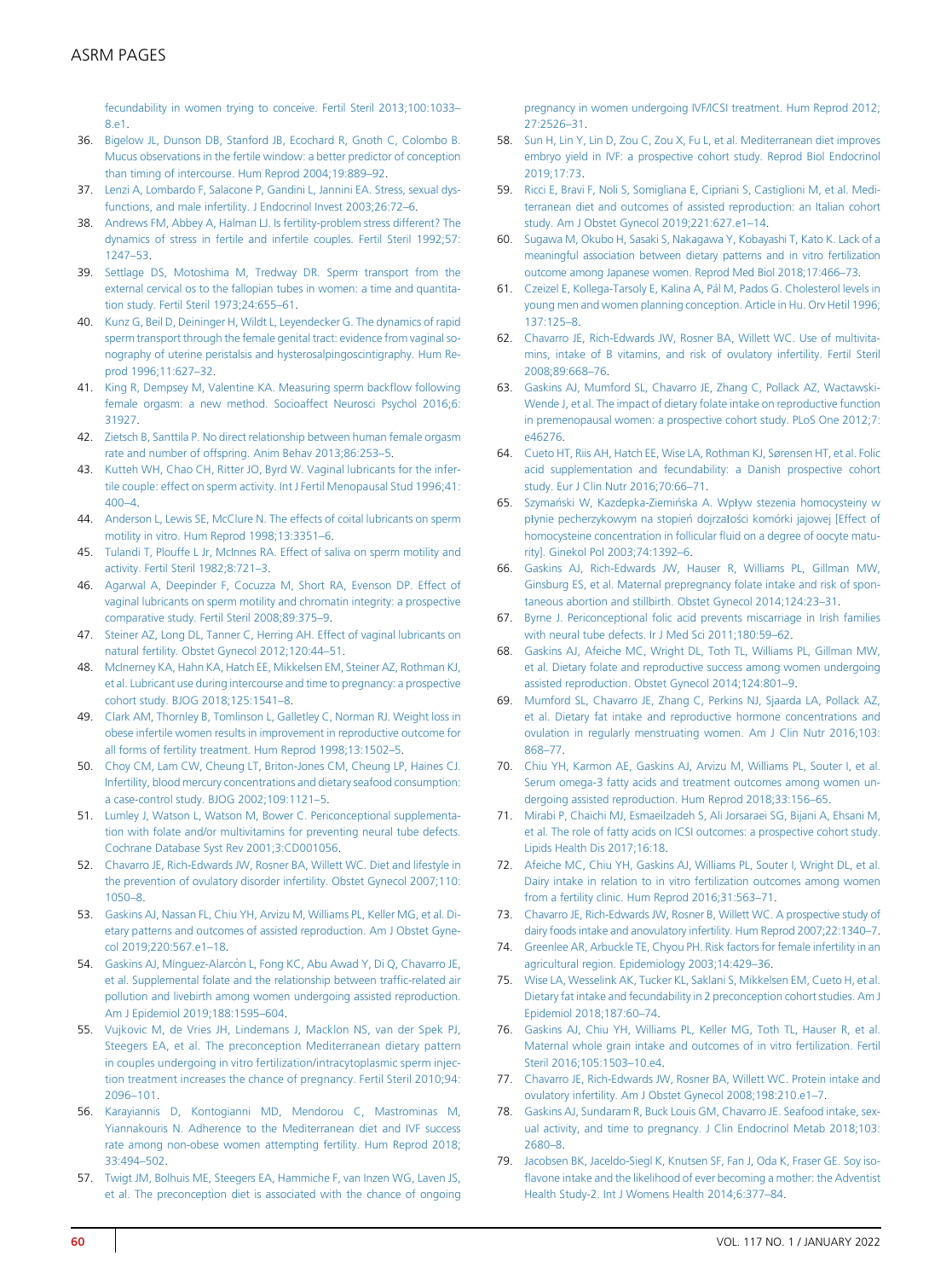- 80. [Shahin AY, Ismail AM, Zahran KM, Makhlouf AM. Adding phytoestrogens](http://refhub.elsevier.com/S0015-0282(21)02130-0/sref80) [to clomiphene induction in unexplained infertility patients](http://refhub.elsevier.com/S0015-0282(21)02130-0/sref80)—a randomized [trial. Reprod Biomed Online 2008;16:580](http://refhub.elsevier.com/S0015-0282(21)02130-0/sref80)–8.
- 81. [Unfer V, Casini ML, Costabile L, Mignosa M, Gerli S, Di Renzo GC. High](http://refhub.elsevier.com/S0015-0282(21)02130-0/sref81) [dose of phytoestrogens can reverse the antiestrogenic effects of clomi](http://refhub.elsevier.com/S0015-0282(21)02130-0/sref81)[phene citrate on the endometrium in patients undergoing intrauterine](http://refhub.elsevier.com/S0015-0282(21)02130-0/sref81) [insemination: a randomized trial. J Soc Gynecol Investig 2004;11:323](http://refhub.elsevier.com/S0015-0282(21)02130-0/sref81)–8.
- 82. [Unfer V, Casini ML, Gerli S, Costabile L, Mignosa M, Di Renzo GC. Phytoes](http://refhub.elsevier.com/S0015-0282(21)02130-0/sref82)[trogens may improve the pregnancy rate in in vitro fertilization-embryo](http://refhub.elsevier.com/S0015-0282(21)02130-0/sref82) [transfer cycles: a prospective, controlled, randomized trial. Fertil Steril](http://refhub.elsevier.com/S0015-0282(21)02130-0/sref82) [2004;82:1509](http://refhub.elsevier.com/S0015-0282(21)02130-0/sref82)–13.
- 83. Vanegas JC, Afeiche MC, Gaskins AJ, Mínguez-Alarcón L, Williams PL, [Wright DL, et al. Soy food intake and treatment outcomes of women un](http://refhub.elsevier.com/S0015-0282(21)02130-0/sref83)[dergoing assisted reproductive technology. Fertil Steril 2015;103:749](http://refhub.elsevier.com/S0015-0282(21)02130-0/sref83)– [55.e2](http://refhub.elsevier.com/S0015-0282(21)02130-0/sref83).
- <span id="page-8-0"></span>84. [Braga DP, Halpern G, Setti AS, Figueira RC, Iaconelli A Jr, Borges E Jr. The](http://refhub.elsevier.com/S0015-0282(21)02130-0/sref84) [impact of food intake and social habits on embryo quality and the likeli](http://refhub.elsevier.com/S0015-0282(21)02130-0/sref84)[hood of blastocyst formation. Reprod Biomed Online 2015;31:30](http://refhub.elsevier.com/S0015-0282(21)02130-0/sref84)–8.
- <span id="page-8-1"></span>85. [Chavarro JE, Rich-Edwards JW, Rosner BA, Willett WC. A prospective study](http://refhub.elsevier.com/S0015-0282(21)02130-0/sref85) [of dietary carbohydrate quantity and quality in relation to risk of ovulatory](http://refhub.elsevier.com/S0015-0282(21)02130-0/sref85) [infertility. Eur J Clin Nutr 2009;63:78](http://refhub.elsevier.com/S0015-0282(21)02130-0/sref85)–86.
- <span id="page-8-2"></span>86. [Augood C, Duckitt K, Templeton AA. Smoking and female infertility: a sys](http://refhub.elsevier.com/S0015-0282(21)02130-0/sref86)[tematic review and meta-analysis. Hum Reprod 1998;13:1532](http://refhub.elsevier.com/S0015-0282(21)02130-0/sref86)–9.
- <span id="page-8-3"></span>87. [Adena MA, Gallagher HG. Cigarette smoking and the age at menopause.](http://refhub.elsevier.com/S0015-0282(21)02130-0/sref87) [Ann Hum Biol 1982;9:121](http://refhub.elsevier.com/S0015-0282(21)02130-0/sref87)–30.
- <span id="page-8-4"></span>88. [Mattison DR, Plowchalk DR, Meadows MJ, Miller MM, Malek A, London S.](http://refhub.elsevier.com/S0015-0282(21)02130-0/sref88) [The effect of smoking on oogenesis, fertilization, and implantation. Semin](http://refhub.elsevier.com/S0015-0282(21)02130-0/sref88) [Reprod Endocrinol 1989;7:291](http://refhub.elsevier.com/S0015-0282(21)02130-0/sref88)–304.
- <span id="page-8-5"></span>89. [Peck JD, Quaas AM, Craig LB, Soules MR, Klein NA, Hansen KR. Lifestyle](http://refhub.elsevier.com/S0015-0282(21)02130-0/sref89) [factors associated with histologically derived human ovarian non](http://refhub.elsevier.com/S0015-0282(21)02130-0/sref89)[growing follicle count in reproductive age women. Hum Reprod 2016;](http://refhub.elsevier.com/S0015-0282(21)02130-0/sref89) [31:150](http://refhub.elsevier.com/S0015-0282(21)02130-0/sref89)–7.
- <span id="page-8-6"></span>90. [Winter E, Wang J, Davies MJ, Norman R. Early pregnancy loss following as](http://refhub.elsevier.com/S0015-0282(21)02130-0/sref90)[sisted reproductive technology treatment. Hum Reprod 2002;17:3220](http://refhub.elsevier.com/S0015-0282(21)02130-0/sref90)–3.
- <span id="page-8-7"></span>91. [Ness RB, Grisso JA, Hirschinger N, Markovic N, Shaw LM, Day NL, et al.](http://refhub.elsevier.com/S0015-0282(21)02130-0/sref91) [Cocaine and tobacco use and the risk of spontaneous abortion. N Engl J](http://refhub.elsevier.com/S0015-0282(21)02130-0/sref91) [Med 1999;340:333](http://refhub.elsevier.com/S0015-0282(21)02130-0/sref91)–9.
- <span id="page-8-8"></span>92. [Zenzes MT. Smoking and reproduction: gene damage to human gametes](http://refhub.elsevier.com/S0015-0282(21)02130-0/sref92) [and embryos. Hum Reprod Update 2000;6:122](http://refhub.elsevier.com/S0015-0282(21)02130-0/sref92)–31.
- 93. [Stillman RJ, Rosenberg MJ, Sachs BP. Smoking and reproduction. Fertil](http://refhub.elsevier.com/S0015-0282(21)02130-0/sref93) [Steril 1986;46:545](http://refhub.elsevier.com/S0015-0282(21)02130-0/sref93)–66.
- <span id="page-8-17"></span>94. [Povey AC, Clyma JA, McNamee R, Moore HD, Baillie H, Pacey AA, et al.](http://refhub.elsevier.com/S0015-0282(21)02130-0/sref94) Modifiable and non-modifi[able risk factors for poor semen quality: a](http://refhub.elsevier.com/S0015-0282(21)02130-0/sref94) [case-referent study. Hum Reprod 2012;27:2799](http://refhub.elsevier.com/S0015-0282(21)02130-0/sref94)–806.
- <span id="page-8-9"></span>95. [Practice Committee of the American Society for Reproductive Medicine.](http://refhub.elsevier.com/S0015-0282(21)02130-0/sref95) [Smoking and infertility: a committee opinion. Fertil Steril 2018;110:611](http://refhub.elsevier.com/S0015-0282(21)02130-0/sref95)–8.
- <span id="page-8-10"></span>96. [Eggert J, Theobald H, Engfeldt P. Effects of alcohol consumption on female](http://refhub.elsevier.com/S0015-0282(21)02130-0/sref96) [fertility during an 18-year period. Fertil Steril 2004;81:379](http://refhub.elsevier.com/S0015-0282(21)02130-0/sref96)–83.
- <span id="page-8-12"></span>97. [Jensen TK, Hjollund HI, Henriksen TB, Scheike T, Kolstad H, Giwercman A,](http://refhub.elsevier.com/S0015-0282(21)02130-0/sref97) [et al. Does moderate alcohol consumption affect fertility? Follow up study](http://refhub.elsevier.com/S0015-0282(21)02130-0/sref97) among couples planning fi[rst pregnancy. Bt Med J 1998;317:505](http://refhub.elsevier.com/S0015-0282(21)02130-0/sref97)–10.
- <span id="page-8-13"></span>98. [Hakim RB, Gray RH, Zacur H. Alcohol and caffeine consumption and](http://refhub.elsevier.com/S0015-0282(21)02130-0/sref98) [decreased fertility. Fertil Steril 1998;70:632](http://refhub.elsevier.com/S0015-0282(21)02130-0/sref98).
- <span id="page-8-14"></span>99. [Hassan MA, Killick SR. Negative lifestyle is associated with a signi](http://refhub.elsevier.com/S0015-0282(21)02130-0/sref99)ficant [reduction in fecundity. Fertil Steril 2004;81:384](http://refhub.elsevier.com/S0015-0282(21)02130-0/sref99)–92.
- <span id="page-8-11"></span>100. [Tolstrup JS, Kjaer SK, Holst C, Sharif H, Munk C, Osler M, et al. Alcohol use](http://refhub.elsevier.com/S0015-0282(21)02130-0/sref100) [as a predictor for infertility in a representative population of Danish](http://refhub.elsevier.com/S0015-0282(21)02130-0/sref100) [women. Acta Obstet Gynecol Scand 2003;82:744](http://refhub.elsevier.com/S0015-0282(21)02130-0/sref100)–9.
- <span id="page-8-15"></span>101. [Miller NS, Gold MS. The human sexual response and alcohol and drugs. J](http://refhub.elsevier.com/S0015-0282(21)02130-0/sref101) [Subst Abuse Treat 1988;5:171](http://refhub.elsevier.com/S0015-0282(21)02130-0/sref101)–7.
- 102. [Grover S, Mattoo SK, Pendharkar S, Kandappan V. Sexual dysfunction in](http://refhub.elsevier.com/S0015-0282(21)02130-0/sref102) [patients with alcohol and opioid dependence. Indian J Psychol Med](http://refhub.elsevier.com/S0015-0282(21)02130-0/sref102) [2014;36:355](http://refhub.elsevier.com/S0015-0282(21)02130-0/sref102)–65.
- 103. [Cocores JA, Miller NS, Pottash AC, Gold MS. Sexual dysfunction in abusers](http://refhub.elsevier.com/S0015-0282(21)02130-0/sref103) [of cocaine and alcohol. Am J Drug Alcohol Abuse 1988;14:169](http://refhub.elsevier.com/S0015-0282(21)02130-0/sref103)–73.
- <span id="page-8-16"></span>104. [Bolumar F, Olsen J, Rebagliato M, Bisanti L. Caffeine intake and delayed](http://refhub.elsevier.com/S0015-0282(21)02130-0/sref104) [conception: a European multicenter study on infertility and subfecundity.](http://refhub.elsevier.com/S0015-0282(21)02130-0/sref104)

[European Study Group on Infertility Subfecundity. Am J Epidemiol 1997;](http://refhub.elsevier.com/S0015-0282(21)02130-0/sref104) [15:324](http://refhub.elsevier.com/S0015-0282(21)02130-0/sref104)–34.

- 105. [Wilcox A, Weinberg C, Baird D. Caffeinated beverages and decreased](http://refhub.elsevier.com/S0015-0282(21)02130-0/sref105) [fertility. Lancet 1988;2:1453](http://refhub.elsevier.com/S0015-0282(21)02130-0/sref105)–6.
- 106. [Signorello LB, McLaughlin JK. Maternal caffeine consumption and sponta](http://refhub.elsevier.com/S0015-0282(21)02130-0/sref106)[neous abortion: a review of the epidemiologic evidence. Epidemiology](http://refhub.elsevier.com/S0015-0282(21)02130-0/sref106) [2004;15:229](http://refhub.elsevier.com/S0015-0282(21)02130-0/sref106)–39.
- <span id="page-8-18"></span>107. [Mueller BA, Daling JR, Weiss NS, Moore DE. Recreational drug use and the](http://refhub.elsevier.com/S0015-0282(21)02130-0/sref107) [risk of primary infertility. Epidemiology 1990;1:195](http://refhub.elsevier.com/S0015-0282(21)02130-0/sref107)–200.
- <span id="page-8-19"></span>108. [Kolodny RC, Masters WH, Kolodner RM, Toro G. Depression of plasma](http://refhub.elsevier.com/S0015-0282(21)02130-0/sref108) [testosterone levels after chronic intensive marihuana use. N Engl J Med](http://refhub.elsevier.com/S0015-0282(21)02130-0/sref108) [1974;290:872](http://refhub.elsevier.com/S0015-0282(21)02130-0/sref108)–4.
- 109. [Gundersen TD, Jørgensen N, Andersson AM, Bang AK, Nordkap L,](http://refhub.elsevier.com/S0015-0282(21)02130-0/sref109) [Skakkebæk NE, et al. Association between use of marijuana and male](http://refhub.elsevier.com/S0015-0282(21)02130-0/sref109) [reproductive hormones and semen quality: a study among 1,215 healthy](http://refhub.elsevier.com/S0015-0282(21)02130-0/sref109) [young men. Am J Epidemiol 2015;182:473](http://refhub.elsevier.com/S0015-0282(21)02130-0/sref109)–81.
- <span id="page-8-20"></span>110. [Payne KS, Mazur DJ, Hotaling JM, Pastuszak AW. Cannabis and male](http://refhub.elsevier.com/S0015-0282(21)02130-0/sref110) [fertility: a systematic review. J Urol 2019;202:674](http://refhub.elsevier.com/S0015-0282(21)02130-0/sref110)–81.
- 111. [Rossato M, Ion Popa F, Ferigo M, Clari G, Foresta C. Human sperm express](http://refhub.elsevier.com/S0015-0282(21)02130-0/sref111) [cannabinoid receptor Cb1, the activation of which inhibits motility, acro](http://refhub.elsevier.com/S0015-0282(21)02130-0/sref111)[some reaction, and mitochondrial function. J Clin Endocrinol Metab](http://refhub.elsevier.com/S0015-0282(21)02130-0/sref111) [2005;90:984](http://refhub.elsevier.com/S0015-0282(21)02130-0/sref111)–91.
- 112. [Maccarrone M, Barboni B, Paradisi A, Bernab](http://refhub.elsevier.com/S0015-0282(21)02130-0/sref112)ò [N, Gasperi V, Pistilli MG,](http://refhub.elsevier.com/S0015-0282(21)02130-0/sref112) [et al. Characterization of the endocannabinoid system in boar spermato](http://refhub.elsevier.com/S0015-0282(21)02130-0/sref112)[zoa and implications for sperm capacitation and acrosome reaction. J](http://refhub.elsevier.com/S0015-0282(21)02130-0/sref112) [Cell Sci 2005;118:4393](http://refhub.elsevier.com/S0015-0282(21)02130-0/sref112)–404.
- 113. [Schuel H, Burkman LJ, Lippes J, Crickard K, Mahony MC, Giuffrida A, et al.](http://refhub.elsevier.com/S0015-0282(21)02130-0/sref113) [Evidence that anandamide-signaling regulates human sperm functions](http://refhub.elsevier.com/S0015-0282(21)02130-0/sref113) [required for fertilization. Mol Reprod Dev 2002;63:376](http://refhub.elsevier.com/S0015-0282(21)02130-0/sref113)–87.
- 114. [Whan LB, West MC, McClure N, Lewis SE. Effects of delta-9](http://refhub.elsevier.com/S0015-0282(21)02130-0/sref114) [tetrahydrocannabinol, the primary psychoactive cannabinoid in marijuana,](http://refhub.elsevier.com/S0015-0282(21)02130-0/sref114) [on human sperm function in vitro. Fertil Steril 2006;85:653](http://refhub.elsevier.com/S0015-0282(21)02130-0/sref114)–60.
- <span id="page-8-21"></span>115. [Kasman AM, Thoma ME, McLain AC, Eisenberg ML. Association between](http://refhub.elsevier.com/S0015-0282(21)02130-0/sref115) [use of marijuana and time to pregnancy in men and women:](http://refhub.elsevier.com/S0015-0282(21)02130-0/sref115) findings [from the National Survey of Family Growth. Fertil Steril 2018;109:866](http://refhub.elsevier.com/S0015-0282(21)02130-0/sref115)–71.
- <span id="page-8-22"></span>116. [Wise LA, Wesselink AK, Hatch EE, Rothman KJ, Mikkelsen EM,](http://refhub.elsevier.com/S0015-0282(21)02130-0/sref116) [Sørensen HT, et al. Marijuana use and fecundability in a North American](http://refhub.elsevier.com/S0015-0282(21)02130-0/sref116) [preconception cohort study. J Epidemiol Community Health 2018;72:](http://refhub.elsevier.com/S0015-0282(21)02130-0/sref116) [208](http://refhub.elsevier.com/S0015-0282(21)02130-0/sref116)–15.
- <span id="page-8-23"></span>117. [American College of Obstetricians and Gynecologists. Committee Opinion](http://refhub.elsevier.com/S0015-0282(21)02130-0/sref117) [No. 722: Marijuana use during pregnancy and lactation. Obstet Gynecol](http://refhub.elsevier.com/S0015-0282(21)02130-0/sref117) [2017;130:e205](http://refhub.elsevier.com/S0015-0282(21)02130-0/sref117)–9.
- <span id="page-8-24"></span>118. [Diamanti-Kandarakis E, Bourguignon JP, Giudice LC, Hauser R, Prins GS,](http://refhub.elsevier.com/S0015-0282(21)02130-0/sref118) [Soto AM, et al. Endocrine-disrupting chemicals: an Endocrine Society sci](http://refhub.elsevier.com/S0015-0282(21)02130-0/sref118)entifi[c statement. Endocr Rev 2009;30:293](http://refhub.elsevier.com/S0015-0282(21)02130-0/sref118)–342.
- <span id="page-8-25"></span>119. [Hipwell AE, Kahn LG, Factor-Litvak P, Porucznik CA, Siegel EL,](http://refhub.elsevier.com/S0015-0282(21)02130-0/sref119) [Fichorova RN, et al. Program collaborators for Environmental in](http://refhub.elsevier.com/S0015-0282(21)02130-0/sref119)fluences [on Child Health Outcomes. Exposure to non-persistent chemicals in con](http://refhub.elsevier.com/S0015-0282(21)02130-0/sref119)[sumer products and fecundability: a systematic review. Hum Reprod Up](http://refhub.elsevier.com/S0015-0282(21)02130-0/sref119)[date 2019;25:51](http://refhub.elsevier.com/S0015-0282(21)02130-0/sref119)–71.
- <span id="page-8-26"></span>120. [Kahn LG, Harley KG, Siegel EL, Zhu Y, Factor-Litvak P, Porucznik CA, et al.](http://refhub.elsevier.com/S0015-0282(21)02130-0/sref120) [Persistent organic pollutants and couple fecundability: a systematic review.](http://refhub.elsevier.com/S0015-0282(21)02130-0/sref120) [Hum Reprod Update 2021;27:339](http://refhub.elsevier.com/S0015-0282(21)02130-0/sref120)–66.
- <span id="page-8-27"></span>121. [Carr](http://refhub.elsevier.com/S0015-0282(21)02130-0/sref121)é [J, Gatimel N, Moreau J, Parinaud J, L](http://refhub.elsevier.com/S0015-0282(21)02130-0/sref121)éandri R. Does air pollution play a [role in infertility?: a systematic review. Environ Health 2017;16:82](http://refhub.elsevier.com/S0015-0282(21)02130-0/sref121).
- <span id="page-8-28"></span>122. Nieuwenhuijsen MJ, Basagaña X, Dadvand P, Martinez D, Cirach M, Beelen R, [et al. Air pollution and human fertility rates. Environ Int 2014;70:9](http://refhub.elsevier.com/S0015-0282(21)02130-0/sref122)–14.
- <span id="page-8-29"></span>123. [Xue T, Zhu T. Association between fertility rate reduction and pre](http://refhub.elsevier.com/S0015-0282(21)02130-0/sref123)gestational exposure to ambient fi[ne particles in the United States,](http://refhub.elsevier.com/S0015-0282(21)02130-0/sref123) [2003-2011. Environ Int 2018;121:955](http://refhub.elsevier.com/S0015-0282(21)02130-0/sref123)–62.
- <span id="page-8-30"></span>124. [Xue T, Zhu T. Increment of ambient exposure to](http://refhub.elsevier.com/S0015-0282(21)02130-0/sref124) fine particles and the [reduced human fertility rate in China, 2000-2010. Sci Total Environ](http://refhub.elsevier.com/S0015-0282(21)02130-0/sref124) [2018;642:497](http://refhub.elsevier.com/S0015-0282(21)02130-0/sref124)–504.
- <span id="page-8-31"></span>125. [Mahalingaiah S, Winter MR, Aschengrau A. Association of prenatal and](http://refhub.elsevier.com/S0015-0282(21)02130-0/sref125) [early life exposure to tetrachloroethylene \(PCE\) with polycystic ovary syn](http://refhub.elsevier.com/S0015-0282(21)02130-0/sref125)[drome and other reproductive disorders in the Cape Cod Health Study: a](http://refhub.elsevier.com/S0015-0282(21)02130-0/sref125) [retrospective cohort study. Reprod Toxicol 2016;65:87](http://refhub.elsevier.com/S0015-0282(21)02130-0/sref125)–94.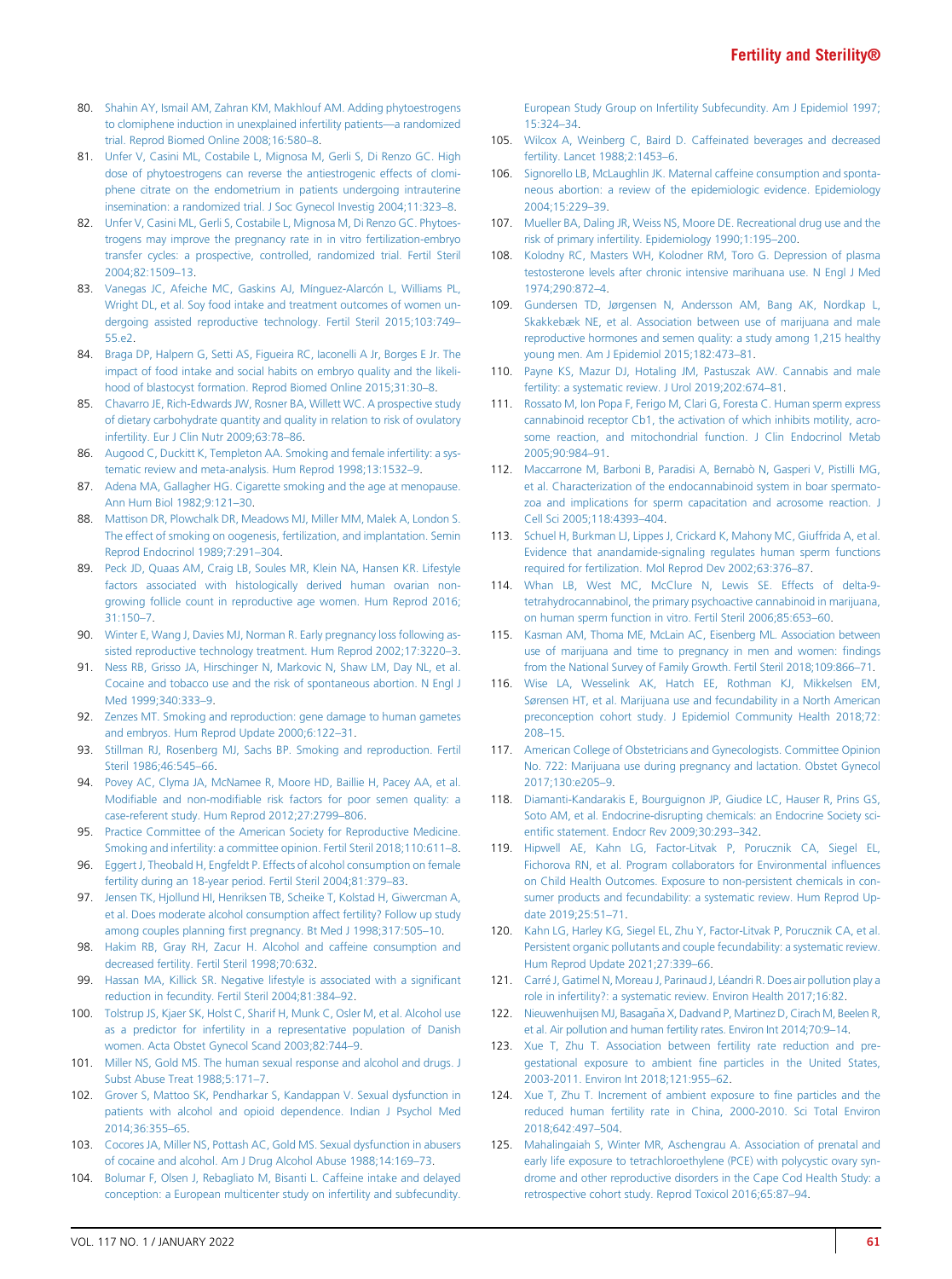# ASRM PAGES

- <span id="page-9-0"></span>126. [Mendola P, Sundaram R, Louis GMB, Sun L, Wallace ME, Smarr MM, et al.](http://refhub.elsevier.com/S0015-0282(21)02130-0/sref126) [Proximity to major roadways and prospectively-measured time-to-preg](http://refhub.elsevier.com/S0015-0282(21)02130-0/sref126)[nancy and infertility. Sci Total Environ 2017;576:172](http://refhub.elsevier.com/S0015-0282(21)02130-0/sref126)–7.
- <span id="page-9-1"></span>127. [Nobles CJ, Schisterman EF, Ha S, Buck Louis GM, Sherman S, Mendola P.](http://refhub.elsevier.com/S0015-0282(21)02130-0/sref127) [Time-varying cycle average and daily variation in ambient air pollution](http://refhub.elsevier.com/S0015-0282(21)02130-0/sref127) [and fecundability. Hum Reprod 2018;33:166](http://refhub.elsevier.com/S0015-0282(21)02130-0/sref127)–76.
- <span id="page-9-2"></span>128. [Slama R, Bottagisi S, Solansky I, Lepeule J, Giorgis-Allemand L, Sram R.](http://refhub.elsevier.com/S0015-0282(21)02130-0/sref128) [Short-term impact of atmospheric pollution on fecundability. Epidemiology](http://refhub.elsevier.com/S0015-0282(21)02130-0/sref128) [2013;24:871](http://refhub.elsevier.com/S0015-0282(21)02130-0/sref128)–9.
- <span id="page-9-3"></span>129. [Ha S, Sundaram R, Buck Louis GM, Nobles C, Seeni I, Sherman S, et al.](http://refhub.elsevier.com/S0015-0282(21)02130-0/sref129) [Ambient air pollution and the risk of pregnancy loss: a prospective cohort](http://refhub.elsevier.com/S0015-0282(21)02130-0/sref129) [study. Fertil Steril 2018;109:148](http://refhub.elsevier.com/S0015-0282(21)02130-0/sref129)–53.
- <span id="page-9-4"></span>130. [Zhang L, Liu W, Hou K, Lin J, Zhou C, Tong X, et al. Air pollution](http://refhub.elsevier.com/S0015-0282(21)02130-0/sref130)[induced missed abortion risk for pregnancies. Nat Sustain 2019;2:](http://refhub.elsevier.com/S0015-0282(21)02130-0/sref130) [1011](http://refhub.elsevier.com/S0015-0282(21)02130-0/sref130)–7.
- <span id="page-9-5"></span>131. [Deng Z, Chen F, Zhang M, Lan L, Qiao Z, Cui Y, et al. Association between](http://refhub.elsevier.com/S0015-0282(21)02130-0/sref131) [air pollution and sperm quality: a systematic review and meta-analysis. En](http://refhub.elsevier.com/S0015-0282(21)02130-0/sref131)[viron Pollut 2016;208\(Pt B\):663](http://refhub.elsevier.com/S0015-0282(21)02130-0/sref131)–9.